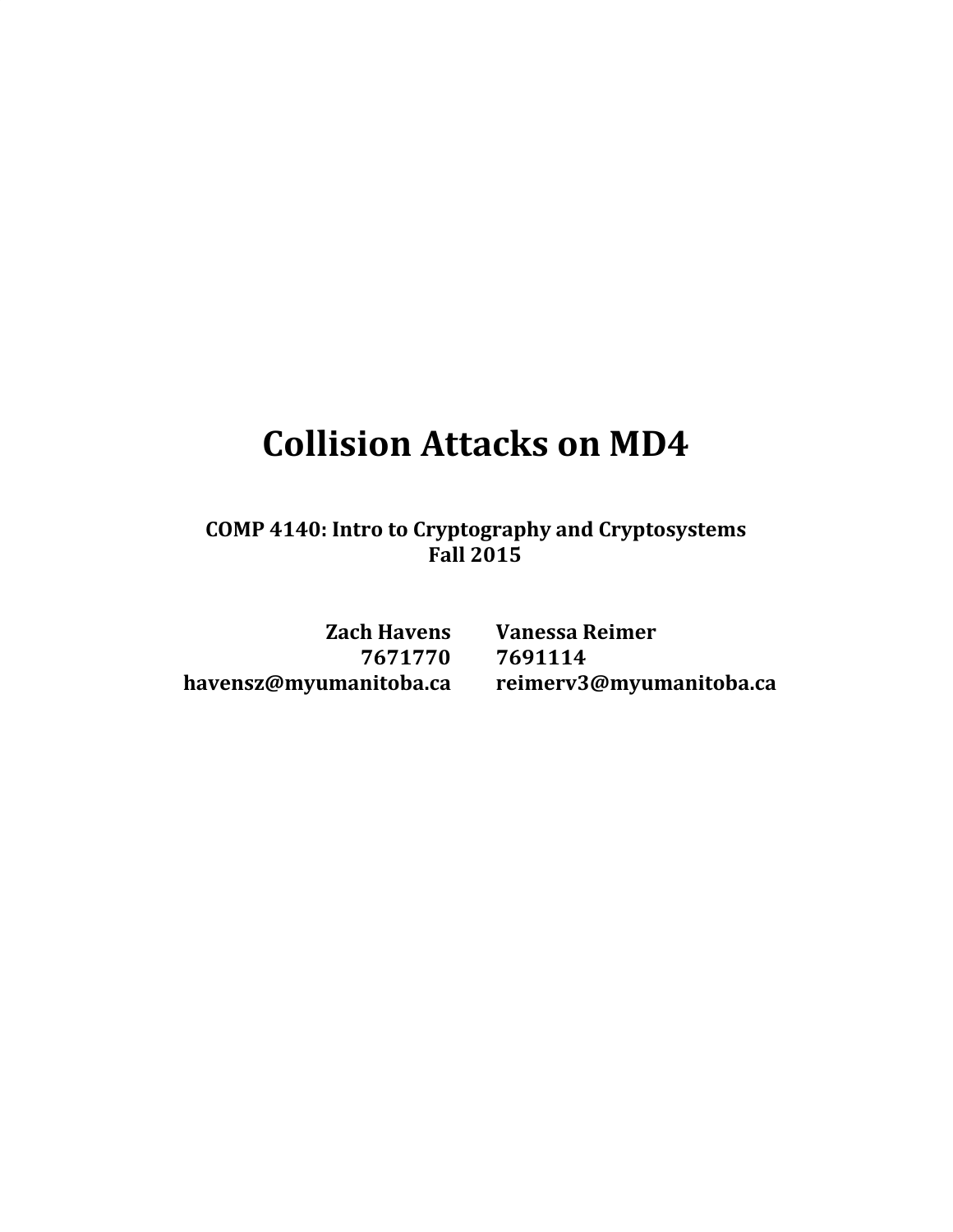# **Table of Contents**

| 1  | <b>Introduction and Motivation</b> |                                                           |                |  |  |  |
|----|------------------------------------|-----------------------------------------------------------|----------------|--|--|--|
| 2  |                                    | MD4 Algorithm                                             | 3              |  |  |  |
| 3  |                                    | <b>Collision Attack</b>                                   | 5              |  |  |  |
| 4  |                                    | Differential Cryptanalysis                                | $\overline{7}$ |  |  |  |
| 5  | <b>Notation</b>                    |                                                           | 8              |  |  |  |
| 6  | Dobbertin                          |                                                           | 9              |  |  |  |
|    |                                    | <b>6.1</b> Inner-Almost Collisions                        | 9              |  |  |  |
|    |                                    | <b>6.2</b> Completing the Messages                        | 10             |  |  |  |
|    |                                    | <b>6.3</b> Success Probability and Theoretical Complexity | 11             |  |  |  |
| 7  | Wang et al.                        |                                                           | 12             |  |  |  |
|    |                                    | <b>7.1</b> Message Difference                             | 12             |  |  |  |
|    |                                    | 7.2 Message Modification                                  | 14             |  |  |  |
|    |                                    | <b>7.3</b> Theoretical Complexity                         | 15             |  |  |  |
| 8  | Sasaki et al.                      |                                                           | 15             |  |  |  |
|    |                                    | <b>8.1</b> New Inner Collision and Message Difference     | 16             |  |  |  |
|    |                                    | <b>8.2</b> Theoretical Complexity                         | 17             |  |  |  |
| 9  |                                    | <b>Implementation of Algorithms</b>                       | 19             |  |  |  |
|    |                                    | 9.1 Dobbertin                                             | 19             |  |  |  |
|    |                                    | <b>9.2</b> Wang et al.                                    | 20             |  |  |  |
|    |                                    | 9.3 Sasaki et al.                                         | 20             |  |  |  |
| 10 | Conclusion                         |                                                           | 21             |  |  |  |
|    | References                         |                                                           | 23             |  |  |  |

# **List of Figures**

| <b>Figure 1</b> Second inner collision for attack by Wang et al. |    |
|------------------------------------------------------------------|----|
| <b>Figure 2</b> New inner collision proposed by Sasaki et al.    | 16 |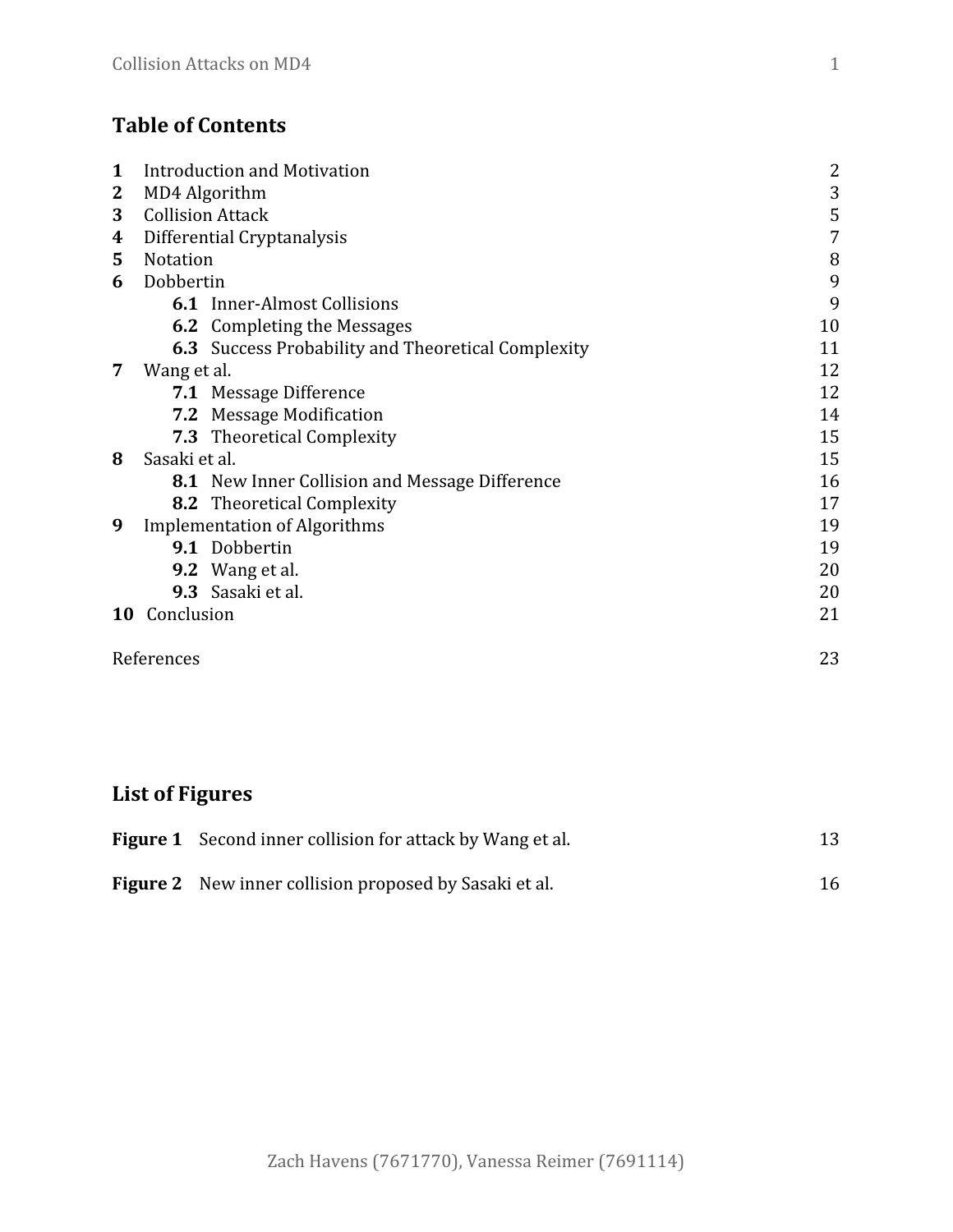# **1 Introduction and Motivation**

In October 1990, Ronald Rivest proposed a new cryptographic hash function known as the MD4 message-digest algorithm. Taking in a message of any length, the algorithm produces a 128-bit hash value. This is done using three rounds, each performing 16 operations on 4 32-bit word buffers. At the time of proposal, it was conjectured that producing two messages with the same hash value would be computationally infeasible [Rivest, 1991].

The proposal for MD4 came roughly a year after Rivest had first proposed the MD2 message-digest algorithm. MD4 later gave way to the MD5 (proposed in 1992) and MD6 (proposed in 2008) message-digest algorithms. Many other hash functions developed later on were based off of the ideas behind MD4, such as SHA-1, HAVAL, and RIPEMD.

The first collision attack on MD4 was published in 1991 by Bert den Boer and Antoon Bosselaers [Boer & Bosselaers, 1992]. Their attack was partial, only considering the last two rounds of the function. In 1996, Hans Dobbertin published the first full collision attack on MD4, successfully generating a collision with probability  $2^{-22}$  for a single trial, or 2<sup>20</sup> MD4 operations on average to find a collision over multiple trials [Dobbertin, 1996]. Xiaoyun Wang et al. proposed a much more efficient attack in 2005 that finds a collision with probability 2<sup>-2</sup> to 2<sup>-6</sup> in less than 2<sup>8</sup> MD4 operations [Wang et al., 2005]. The most efficient attack to date was published in 2007 by Yu Sasaki et al., requiring less than 2 MD4 operations to find a collision [Sasaki et al., 2007].

Although MD4 is no longer recommended for use, cryptanalysis of the hashing function remains important. As many newer hashing functions rely on the techniques used in MD4, cryptanalysis of MD4 affects the cryptanalysis of these newer hash functions as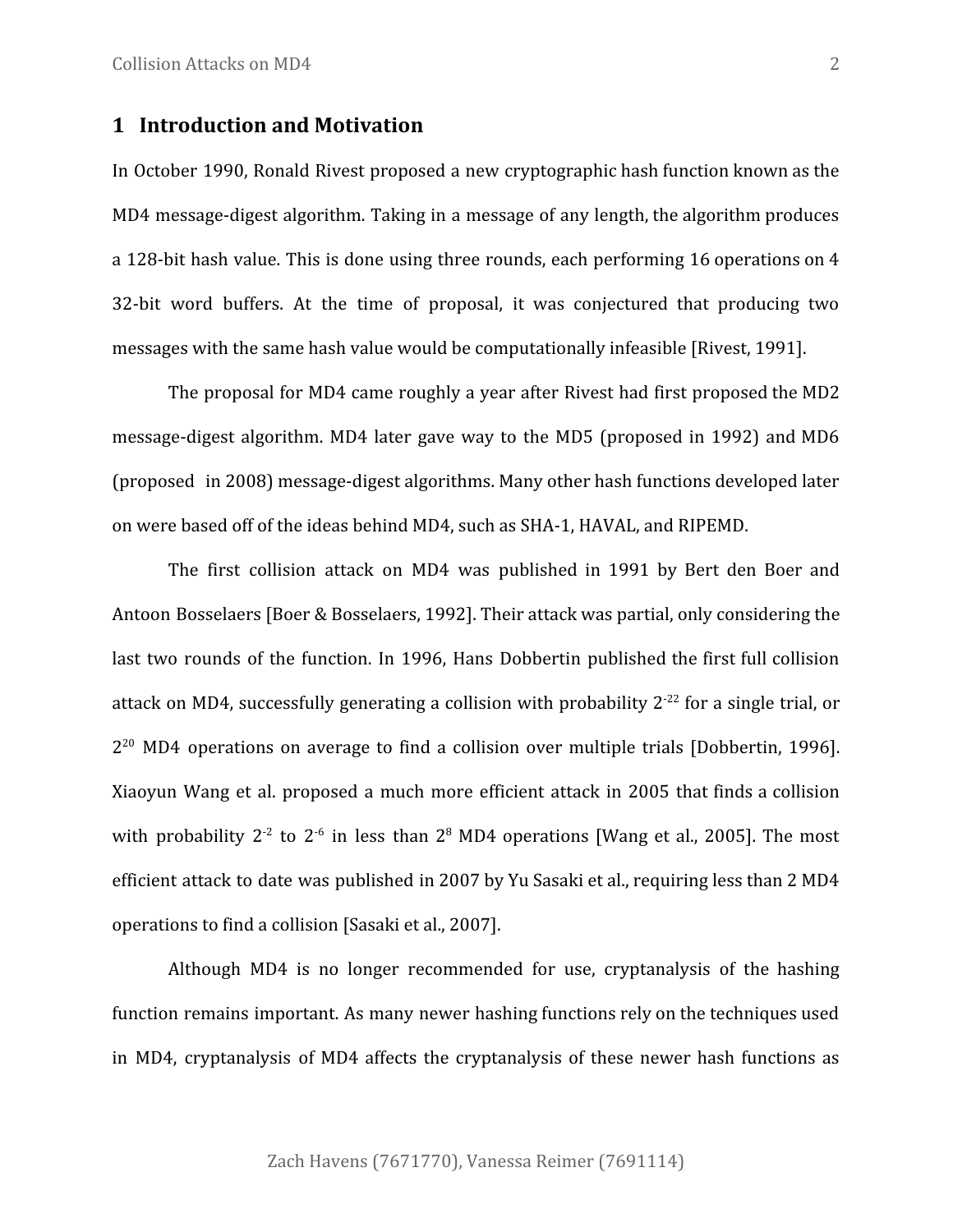well. Additionally, the knowledge gained from exposing security vulnerabilities of MD4 can be applied to ensuring or refuting security in the development of new hash functions.

In section 2, the MD4 message digest algorithm is outlined. Background information on collision attacks and differential cryptanalysis is covered in sections 3 and 4, respectively. Notation used to describe the algorithms is specified in section 5. A closer look at three of the main attacks on MD4 follow; Dobbertin in section 6, Wang et al. in section 7, and Sasaki et al. in section 8. A discussion on the implementations of these three attacks is in section 9, with the paper concluding in section 10.

# **2 MD4 Algorithm**

As outlined in *The MD4 Message Digest Algorithm* [Rivest, 1991] and RFC 1320 [Rivest, 1992], the following steps are performed for a given binary message  $M_0$  with  $|M_0| \ge 0$  to produce its 128-bit hash:

#### **Step 1: Append Padding Bits**

Pad the message by appending a single '1' bit, followed by a series of '0' bits, until the length of the message modulo 512 is 448. Padding is done regardless of the length of  $M^{}_0$ . As few as 1 bit and up to 512 bits are added to the message, with maximum padding occurring when  $|M_0| \% 512 = 448$ .

#### **Step 2: Append Length**

Append the 64-bit representation of  $|M_0|$  after the padding applied in step 1. In the case where  $|M_0| > 2^{64}$ , use only the lower-order 64 bits representing  $|M_0|$ .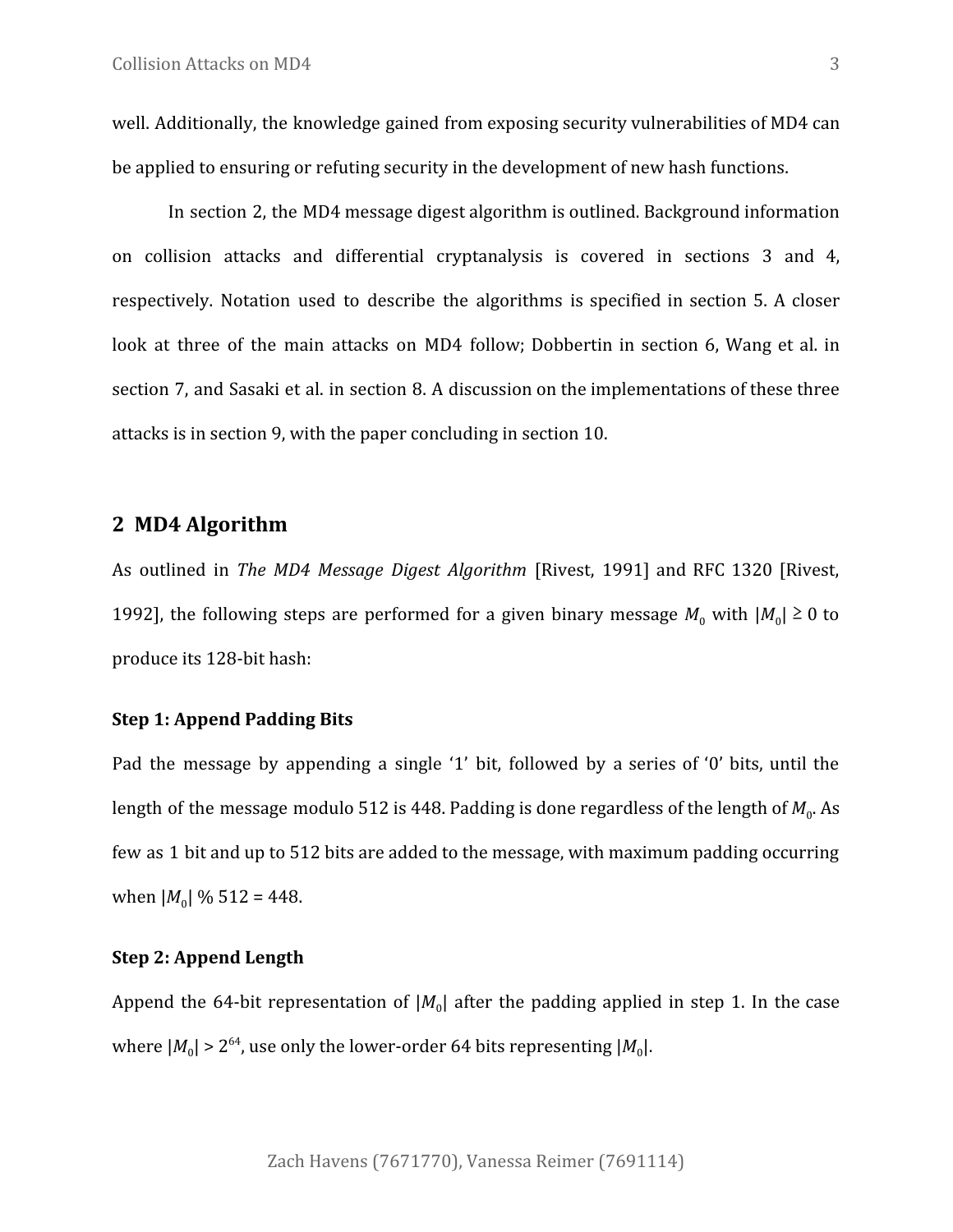Note that after completing this step, the length of the message is an exact multiple of

512, with each multiple containing 16 32-bit words.

## **Step 3: Initialize MD Buffer**

Initialize a state buffer as the 4 following 32-bits words, corresponding to the MD4 IV:

| A: |                | 01 23 45 67 |  |
|----|----------------|-------------|--|
| B: |                | 89 AB CD EF |  |
| C: |                | FE DC BA 98 |  |
|    | D: 76 54 32 10 |             |  |

#### **Step 4: Process Message in 16-Word Blocks**

Three functions are used when processing the blocks, each taking 3 32-bit words as input and outputting another 32-bit word:

$$
F(X, Y, Z) = (X \wedge Y) \vee (\neg X \wedge Z)
$$
  
G(X, Y, Z) = (X \wedge Y) \vee (X \wedge Z) \vee (Y \wedge Z)  
H(X, Y, Z) = X \oplus Y \oplus Z

For each of the 16 32-bit word blocks  $M \in M_0$ , perform the following compression algorithm:

- 1) Set *M* to be the current block
- 2) Save the state buffer values as  $AA = A$ ,  $BB = B$ ,  $CC = C$ ,  $DD = D$
- 3) Round 1
	- Define R*1*(*abcd*, *k*, *s*) as:

$$
a = \left(a + F(b, c, d) + m_k\right) \ll s
$$

- Perform these 16 operations (steps 1 to 16):

| $R1(ABCD, 0, 3)$ ,  | <i>R1</i> ( <i>DABC</i> , 1, 7),  | R1(CDAB, 2, 11)                           | $R1(BCDA, 3, 19)$ , |
|---------------------|-----------------------------------|-------------------------------------------|---------------------|
| $R1(ABCD, 4, 3)$ ,  | <i>R1</i> ( <i>DABC</i> , 5, 7),  | $R1(CDAB, 6, 11)$ ,                       | $R1(BCDA, 7, 19)$ , |
| $R1(ABCD, 8, 3)$ ,  | $R1(DABC, 9, 7)$ ,                | $R1(CDAB, 10, 11)$ , $R1(BCDA, 11, 19)$ , |                     |
| $R1(ABCD, 12, 3)$ , | <i>R1</i> ( <i>DABC</i> , 13, 7), | $R1(CDAB, 14, 11)$ , $R1(BCDA, 15, 19)$   |                     |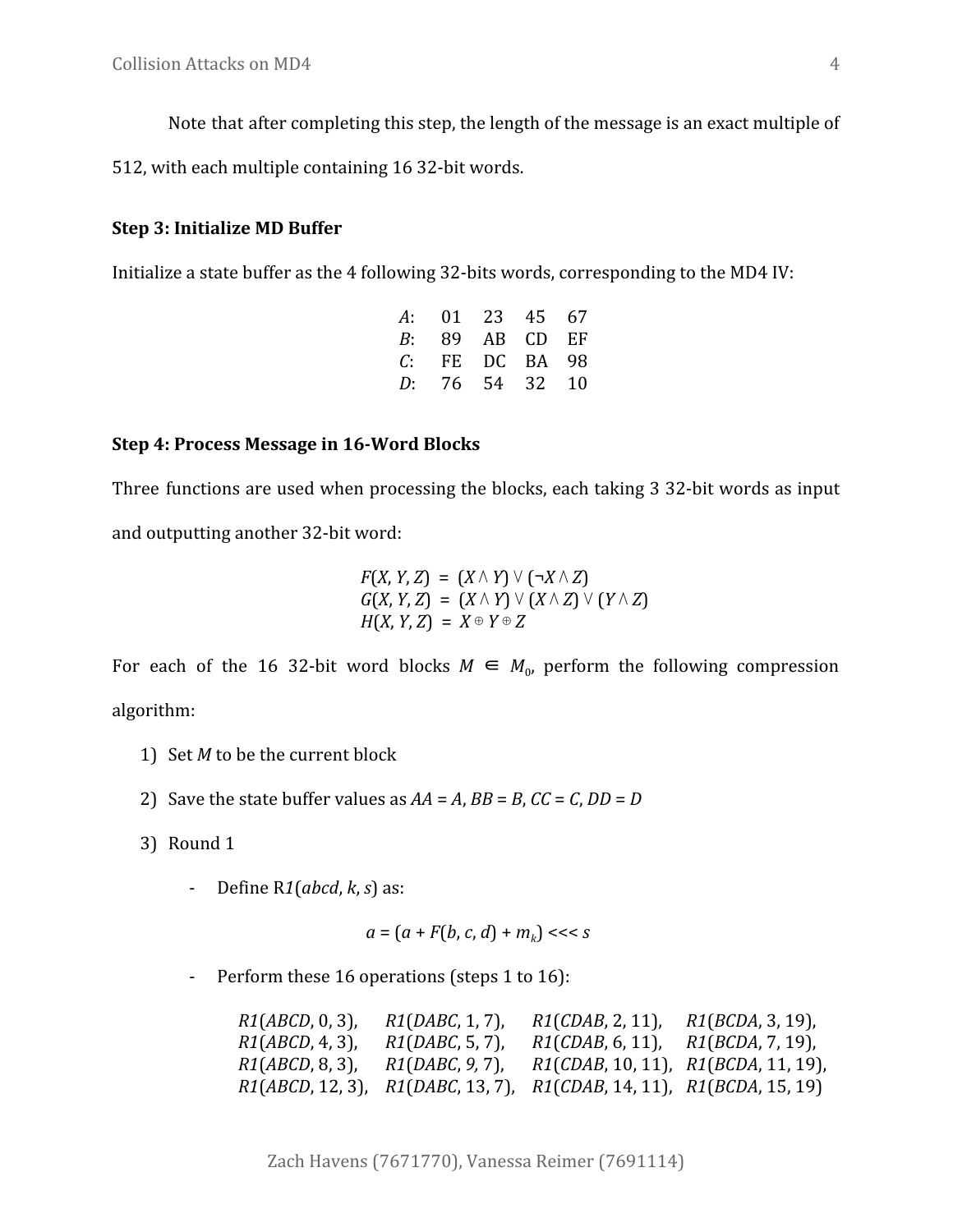- 4) Round 2
	- Define *R2*(*abcd*, *k*, *s*) as*:*

$$
a = (a + G(b, c, d) + mk + 5A827999) \ll s
$$

- Perform these 16 operations (steps 17 to 32):

| $R2(ABCD, 0, 3)$ , | R2(DABC, 4, 5) | $R2(CDAB, 8, 9)$ ,      | $R2(BCDA, 12, 13)$ , |
|--------------------|----------------|-------------------------|----------------------|
| $R2(ABCD, 1, 3)$ , | R2(DABC, 5, 5) | $R2(CDAB, 9, 9)$ ,      | $R2(BCDA, 13, 13)$ , |
| $R2(ABCD, 2, 3)$ , | R2(DABC, 6, 5) | R2(CDAB, 10, 9)         | $R2(BCDA, 14, 13)$ , |
| R2(ABCD, 3, 3)     | R2(DABC, 7, 5) | <i>R2(CDAB,</i> 11, 9). | R2(BCDA, 15, 13)     |

5) Round 3

- Define *R3*(*abcd*, *k*, *s*) as*:*

*a* = (*a* + *H*(*b*, *c*, *d*) + *m<sup>k</sup>* + 6ED9EBA1) <<< *s*

- Perform these 16 operations (steps 33 to 48):

| $R3(ABCD, 0, 3)$ , | <i>R3</i> ( <i>DABC</i> , 8, 9),        | R3(CDAB, 4, 11)                   | <i>R3</i> ( <i>BCDA</i> , 12, 15), |
|--------------------|-----------------------------------------|-----------------------------------|------------------------------------|
| $R3(ABCD, 2, 3)$ , | $R3(DABC, 10, 9)$ ,                     | R3(CDAB, 6, 11)                   | <i>R3</i> ( <i>BCDA</i> , 14, 15), |
| $R3(ABCD, 1, 3)$ , | <i>R3</i> ( <i>DABC</i> , 9, 9),        | <i>R3</i> ( <i>CDAB</i> , 5, 11), | <i>R3</i> ( <i>BCDA</i> , 13, 15), |
| $R3(ABCD, 3, 3)$ , | $R3(DABC, 11, 9)$ , $R3(CDAB, 7, 11)$ , |                                   | <i>R3</i> ( <i>BCDA</i> , 15, 15)  |

6) Add initial values *AA*, *BB*, *CC*, and *DD* to current values of *A*, *B*, *C*, and *D*, respectively.

#### **Step 5: Output**

The output is defined as the concatenation of *A*, *B*, *C*, *D* in big endian. The result is 16 bytes in length, regardless of the size of the input message.

# **3 Collision Attack**

One of the pillars of hashing algorithm security is collision resistance. For a given hash function, a collision occurs when two different messages produce the same hash value. For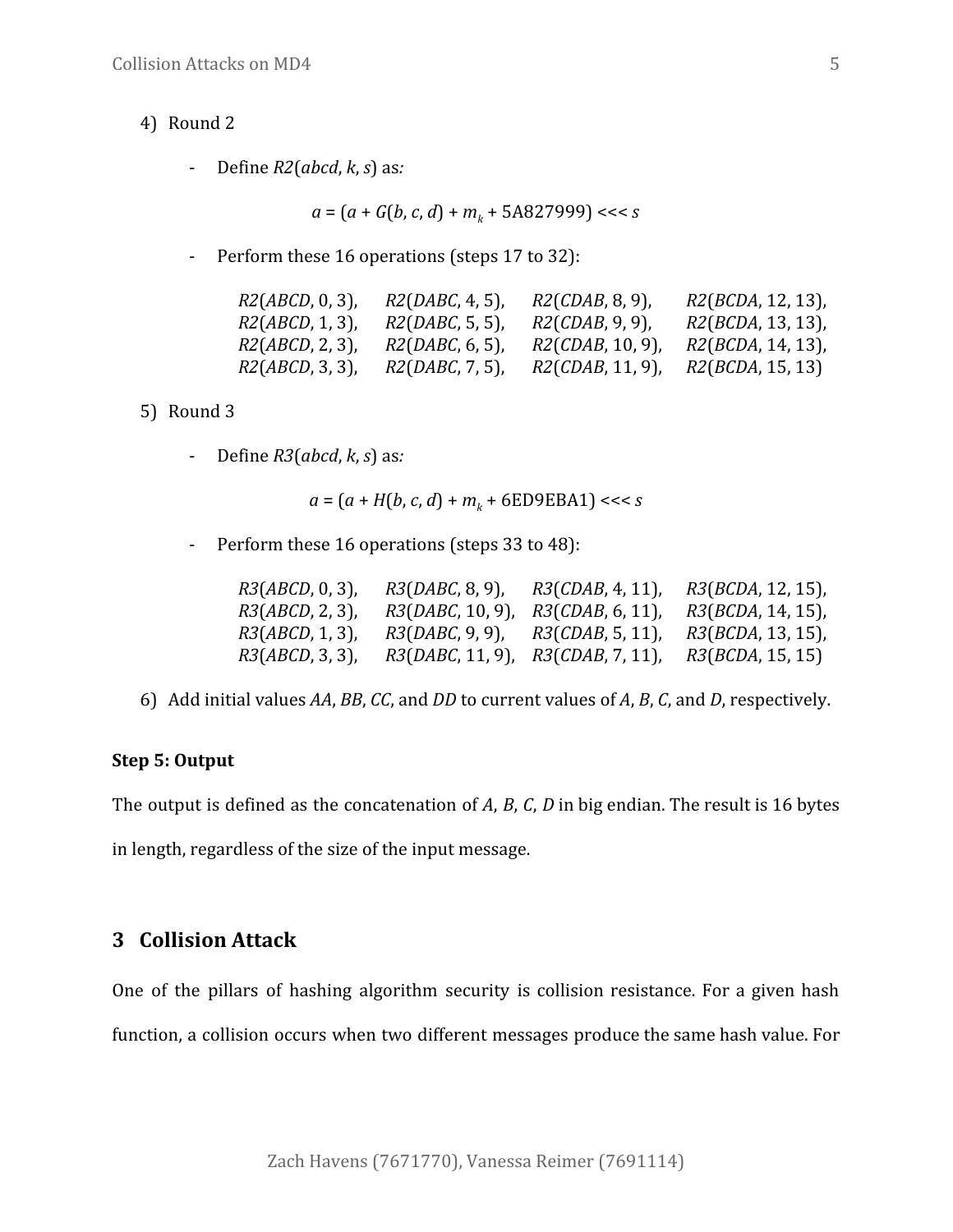example, consider the MD4 hashes below that were generated using an implementation of Wang's attack from [Stach, 2006].

- *M* = 588f35088d0eb832f54221d6f329f37b3acd0e29bb46585f9181247c3a071478 2f6731995cdf4afe1cd47adb98b09c8a06fee1bf0f233febf8e249740c4e1ed7
- *M*' = 588f35088d0eb8b2f5422146f329f37b3acd0e29bb46585f9181247c3a071478 2f6731995cdf4afe1cd47adb98b09c8a06fee0bf0f233febf8e249740c4e1ed7

```
MD4(M) = MD4(M') = 4b278534b323500cb3e60e9c7ae523d9
```
The messages are not equal but result in the same hash value. The reason that it is important for a hash function to be collision resistant is because of the potential uses of colliding messages. Hashing functions are used for things such as digital signatures, HMACs, and simple checksumming. If two messages are found that collide, one could replace the other without the signatures, tags, or checksums becoming invalid, despite the fact that the underlying data has changed. For example, fake web security certificates were created that were indistinguishable from true certificates by exploiting a collision vulnerability in the MD5 algorithm [Sotirov et al., 2008]. Due to these failings, if a hashing function is not collision resistant, it is not considered safe or secure for cryptographic use. Formal collision attacks use knowledge of how a specific hash function works to find messages *M* and *M*' such that  $M \neq M'$  but  $H(M') = H(M')$ . When finding collisions to prove that a hash function is not secure the actual content of the colliding messages is irrelevant. It must simply be proven that colliding messages exist and can be generated in non-trivial polynomial time in order to prove a lack of collision resistance, and therefore a lack of security. For MD4, the brute force attack is  $2^{128}$  hashing operations, but due to the birthday paradox the trivial attack is considered to be  $\sim 2^{64}$  hashing operations.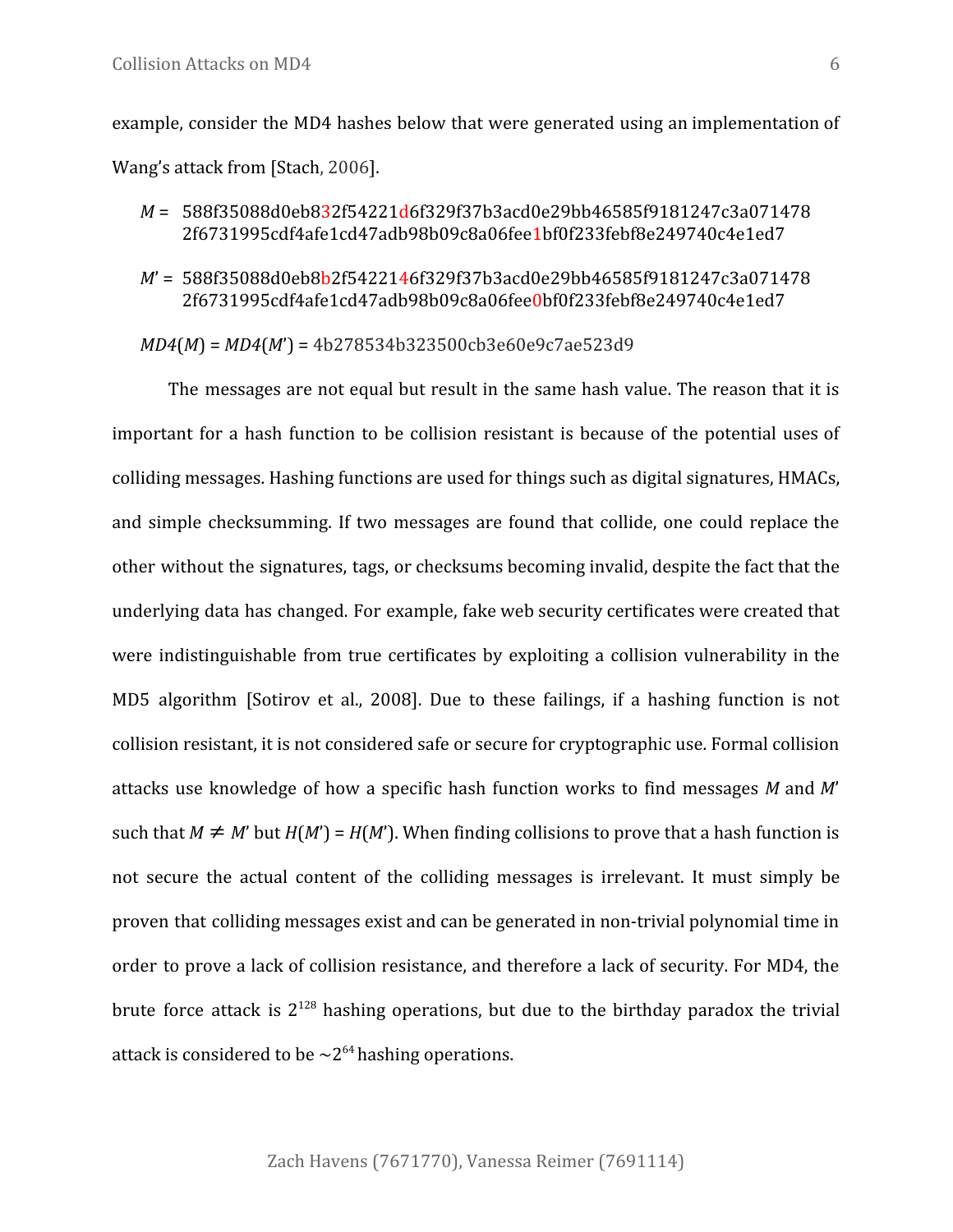# **4 Differential Cryptanalysis**

All three of the attacks discussed in this paper rely on differential cryptanalysis to find weaknesses in the MD4 hashing algorithm. In this section, we will give a brief outline of what differential cryptanalysis is and how it can be related to attacking MD4 in general terms.

Differential cryptanalysis is centered around the differences between the input messages and resulting output messages of a cryptographic function. This is often because there are some series of steps in the algorithm that can be predicted or adjusted for by crafting specific inputs for the algorithm to process. The process of determining whether or not the probabilities that given input results in a specific output are non-uniform, and if so, how they can be exploited, is the core concept of differential analysis [Heys, 2002].

This technique is very valuable when it comes to evaluating hashing functions like MD4. In order for hashing functions in this family to create short hash values for variable length input strings, they rely on their internal compression functions which use small internal buffers. By looking at these compression functions and performing differential analysis on the individual steps or groups of steps in them, it may be shown to have predictable results for specific inputs [Dobbertin, 1996]. If the difference between an input message and an output message can be shown to have non-uniform probability, then the output for messages with those characteristics can be predicted. Because collision attacks are interested in finding a pair of messages with no difference in their hashes, differential analysis is used to analyze *relative* differences between two messages and their outputs. The difference between two input messages to a function is called the input difference and

Zach Havens (7671770), Vanessa Reimer (7691114)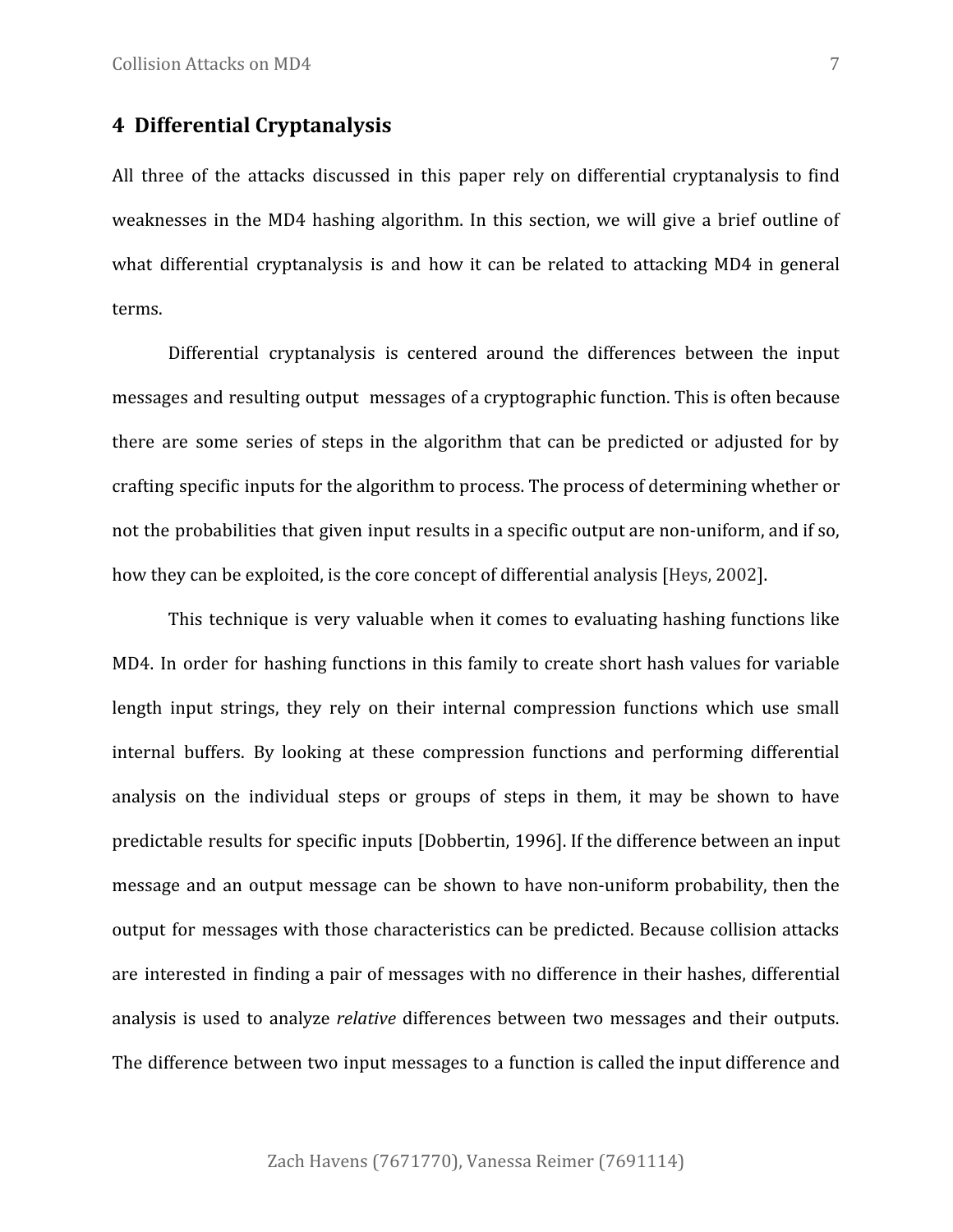the difference in the resulting outputs is called the output difference. If an input difference can be shown to result in an output difference of zero with some non-negligible probability in polynomial time, then a collision attack has been found. The input difference that was used for the attack can then be used to craft pairs of input messages that collide. These attacks only make use of one block long messages and ignore padding. Using one block long messages is done to make analysis easier and is valid as it merely restricts inputs to a subset of the message space for MD4. Ignoring padding can also be done because padding is uniform for two messages of the same length, and is appended to the message, therefore it has no impact on differential attack as it will be applied uniformly to already colliding messages.

# **5 Notation**

In order to help describe these collision attacks, we will define a standardized set of notation for various aspects of MD4 used in attacks. All words are big endian at the byte level. Let the following be defined:

- 1.  $M = (m_0, m_1, ..., m_{15}), M' = (m'_0, m'_1, ..., m'_{15}) \in \{0, 1\}^{512} \mid M \neq M'$  are input messages
- 2.  $\Delta M = M' M$  is the input difference
- 3. *a<sup>i</sup>* ,  $b_p$   $c_p$   $d_i$  and  $a'_{|p}$   $b'_{|p}$   $c'_{|p}$   $d'_i$  are the values of the  $A$ ,  $B$ ,  $C$ ,  $D$  buffer words after the  $i^{\rm th}$ step for inputs *M* and *M'* respectively
- 4.  $\Delta_i = \{a_i a'_i, b_i b'_i, c_i c'_i, d_i d'_i\}$  is the difference in the *M* and *M'* buffer words after the *i*<sup>th</sup> step
- 5. *q<sup>i</sup>* ,  $q'_{i}$  are the results of the operation performed during the  $i^{\text{th}}$  step for inputs  $M$  and *M*' respectively (i.e, for Step 1 this is the result of:  $(A + F(B, C, D) + X[0]) \ll 3$ )
- 6.  $\Delta q_i = q_i q'_i$  is the difference in the operation results of step *i* for *M* and *M'*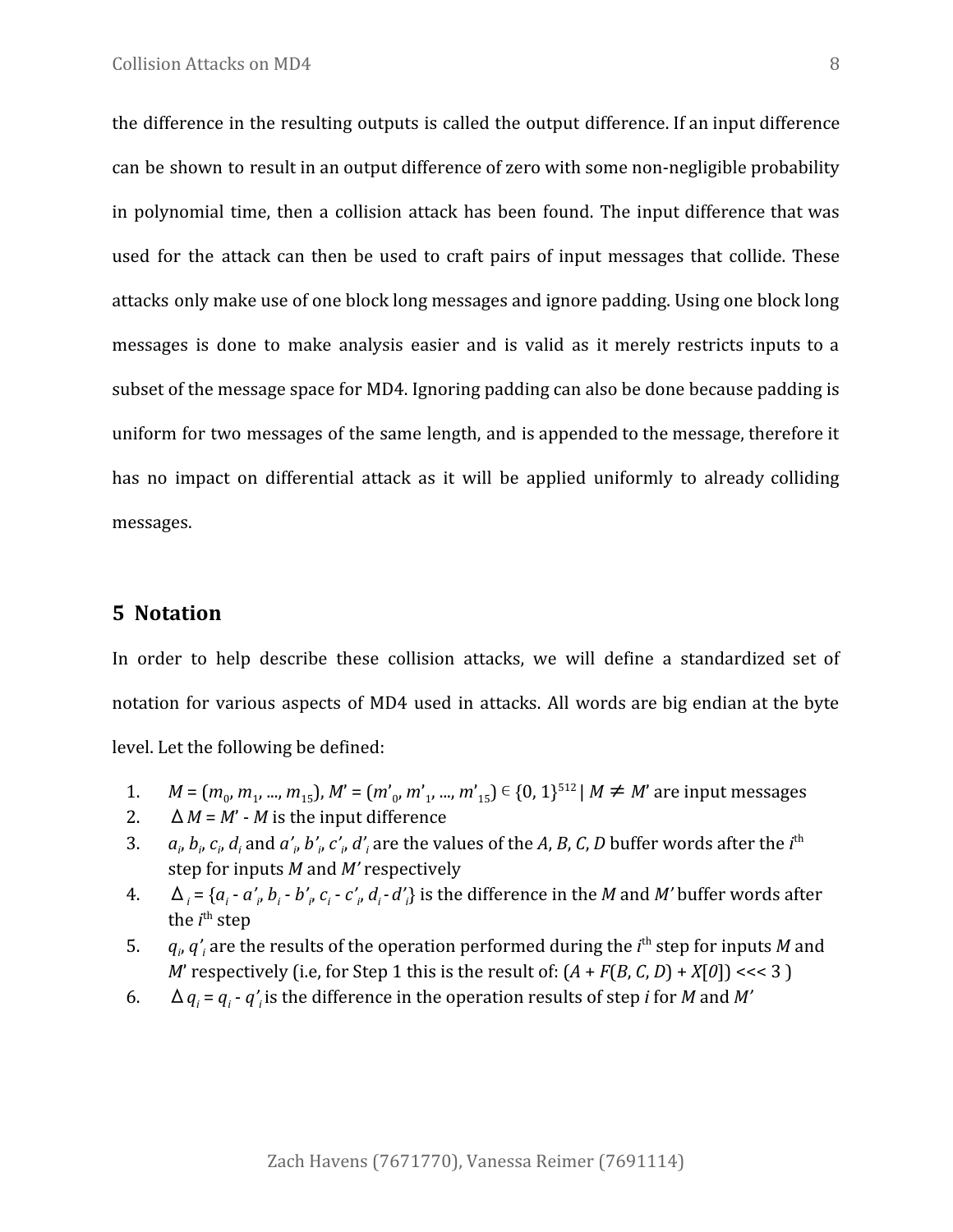# **6 Dobbertin**

The first collision attack against all three rounds of MD4 was introduced by Dobbertin in 1996. In this section, we discuss the specifics of this attack and the theory behind it as presented in his paper [Dobbertin, 1996].

Dobbertin's differential analysis of the MD4 algorithm revealed a weakness in the differential paths using only a small difference in input messages. The message difference that he used to cause a collision was:

$$
\Delta m_{12} = 1
$$
  
\n
$$
\Delta m_i = 0, \forall i \neq 12
$$
 (1)

The reason that the 12<sup>th</sup> message word was chosen to differ is because  $m_{12}$  appears exactly once in each round of the compression function, in the  $13<sup>th</sup>$ ,  $20<sup>th</sup>$ , and  $36<sup>th</sup>$  steps [Dobbertin, 1996]. Since the message blocks that are applied for all steps past 36 will be the same for both messages, if the buffer states are the same after step 36, the states will be the same after step 48. The resulting output hashes will also be the same because the final addition of the initial values is uniform for both messages. Therefore, if  $\Delta_{36}$  = {0, 0, 0, 0} and equation (1) holds, it follows that  $\Delta_{48} = \{0, 0, 0, 0\}$  and the hashes for *M* and *M'* will collide.

#### **6.1 Inner-Almost Collisions**

In order to ensure that  $\Delta_{36}$  = {0, 0, 0, 0}, Dobbertin outlines what he calls an "inner-almost collision". He defines this as the execution of steps from 13 to 20 where the resulting difference  $\Delta_{20}$  is equal to {0, 2<sup>24</sup>, -2<sup>4</sup>, 0} [Dobbertin, 1996]. This is a specially chosen difference that enables satisfying  $\Delta_{36}$  = {0, 0, 0, 0}. It is effectively controlling the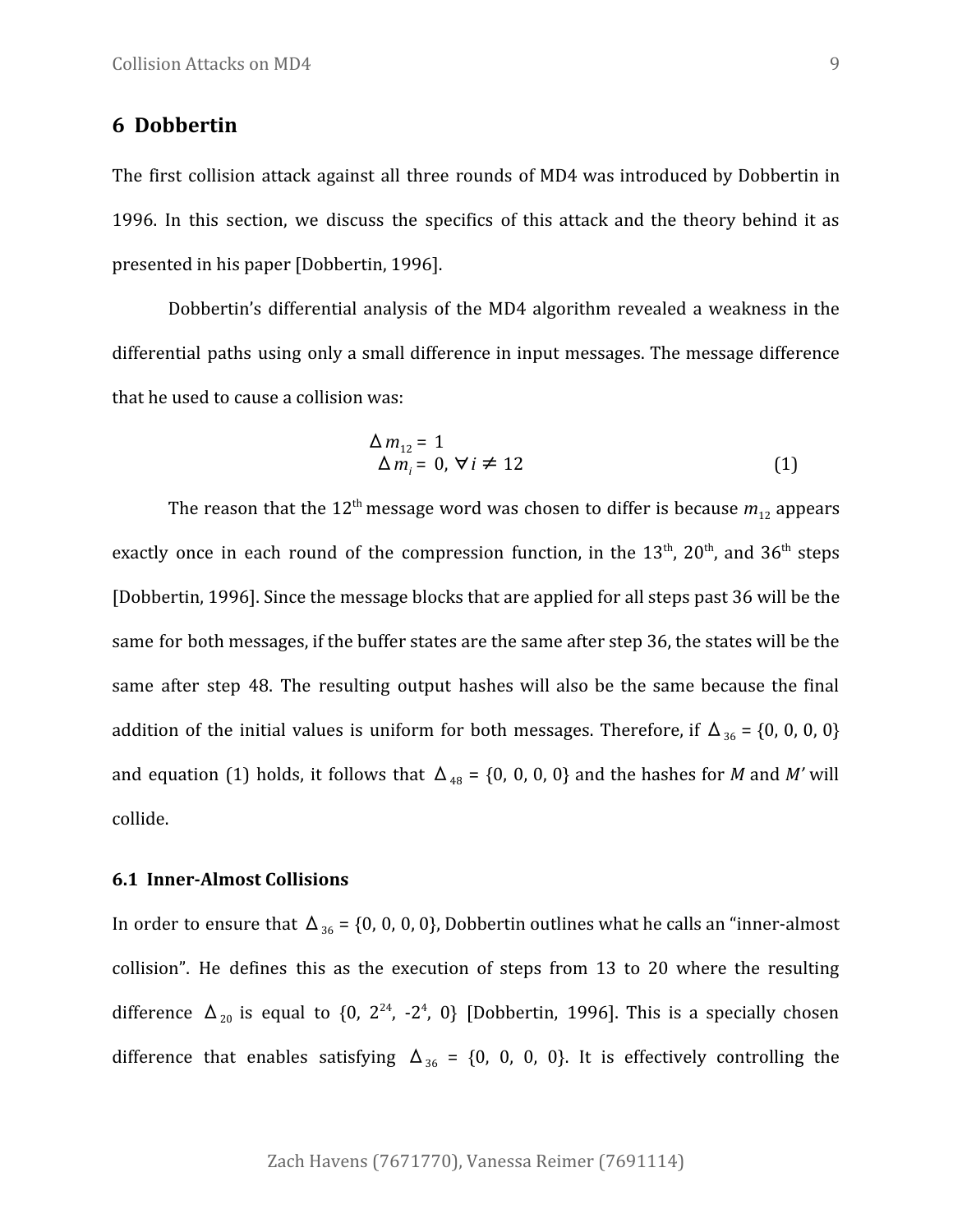differential path between the first two uses of  $m_{12}$  so that its final use will result in the all zero difference needed for a full collision. The inner collision is ensured by creating a system of equations representing the different operations performed in these steps and the  $\Delta q_i$  (13 ≤ *i* ≤ 20), that result in  $\Delta q_{19}$  = -2<sup>4</sup> and  $\Delta q_{20}$  = 2<sup>24</sup> (which satisfies the inner-almost collision requirement).  $q_{13}$  and  $q'_{13}$  are set to predefined values and the other necessary  $q_i$ are randomized, then the system is solved. Once all the  $q_i$  values are calculated, then the  $m_{i\prime}$ *m'<sup>i</sup>* that would be used to generate those *q<sup>i</sup>* are calculated using the inverse of the step operations. These values are  $m_{12}$ ,  $m'_{12}$ ,  $m_{13}$ ,  $m_{14}$ ,  $m_{15}$ ,  $m_{0}$ ,  $m_{4}$ , and  $m_{8}$ . At this point, the inner-almost collision is satisfied.

#### **6.2 Completing the Messages**

Once an inner-almost collision has been found, the rest of the of the nine  $m_i$  not already defined need to be calculated. In order for the collision to be valid, we need to ensure that the values of  $a_{12}$ ,  $b_{12}$ ,  $c_{12}$ ,  $d_{12}$  that are inputs for step 13 need to be the actual values computed after step 12. To do this, the attack works backwards from round 12 towards the IV so that the assumptions made for all previous calculations remain valid. The first step in this reversal is randomly assigning  $m_1$ ,  $m_2$ ,  $m_3$ , and  $m_5$ . From there,  $m_{11}$ ,  $m_{10}$ , and  $m_9$  can be assigned values by reversing steps 12, 11, and 9 respectively using the value of  $\Delta q_{13}$  as a starting point. Finally, the previously fixed value of  $m<sub>g</sub>$  can be managed by setting specific values for  $\Delta q_s$ ,  $\Delta q_\gamma$ , and  $\Delta q_\phi$  then continuing to work backwards, applying each step in reverse to get the remaining  $m_{8}$ ,  $m_{7}$ , and  $m_{6}$ . At this point, all  $m_{i}$  are defined such that  $\Delta_{48}$  =  $\{0, 0, 0, 0\}$ . We can apply the message difference to get the colliding message  $M' = M + \Delta M$ ,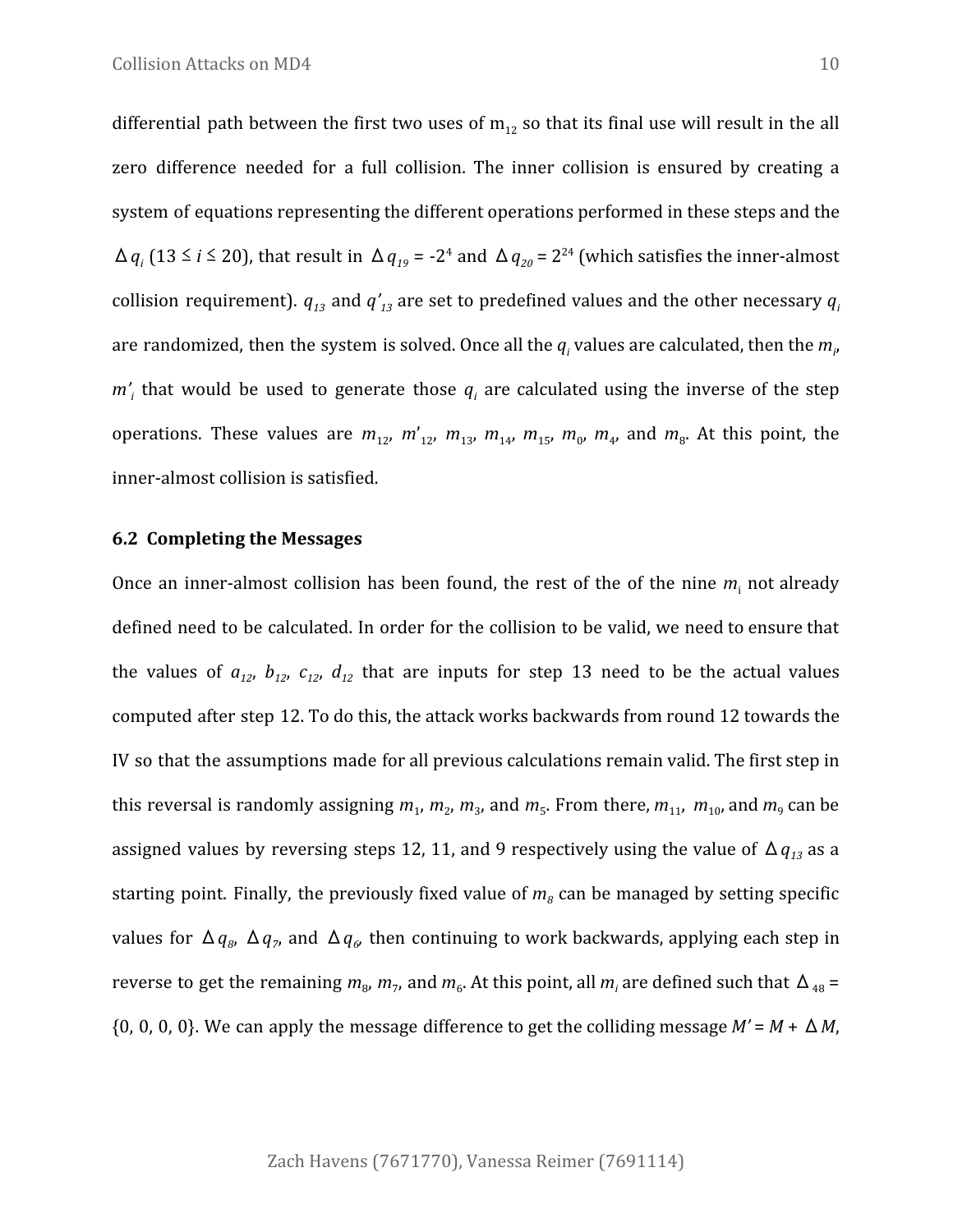and are thus able to output (*M*, *M'*) which forms a collision pair. This attack does not succeed with a probability of 1, however, which is discussed in the next section.

#### **6.3 Success Probability and Theoretical Complexity**

If the attack is against the compression algorithm alone, the attacker is allowed to use any initial value (IV) instead of the one defined by MD4 [Dobbertin, 1996]. In this scenario the nine *m<sup>i</sup>* that were not fixed as part of the inner-almost collision get assigned randomly, because it is trivial to work backwards from step 12 to step 1 to determine the an arbitrary initial value. This creates uncertainty in the attack success due to the previous assumption that the difference from the inner-almost collision propagates correctly through to the end of step 36. This is not a valid assumption because of the fact that these randomized *m<sup>i</sup>* values are factored into the buffers during steps 21 through 36. For each of these steps, the probability that Δ*<sup>i</sup>* results in the correct values assuming Δ*i*-1 is correct is influenced by the properties of the functions *G* and *H* as well as the values of the randomized message words. The overall probability that the attack succeeds is therefore defined as:

$$
\prod_{i=21}^{36} Pr[\Delta_i \text{ is correct} | \Delta_{i-1} \text{ is correct}] = 2^{-30.11} \qquad \text{[Dobbertin, 1996]}
$$

However, this is based on the assumption that we do not need to work backwards towards the true MD4 IV. Dobbertin does not outline what the theoretical probability is if reconciling the IV is necessary in the context of the complete MD4 scheme, therefore it is not the probability of a full attack. Experimentally, Dobbertin found that the probability was actually closer to  $2^{-22}$  for a single trial successfully generating a collision using the full MD4 scheme and the proper IV [Dobbertin, 1996].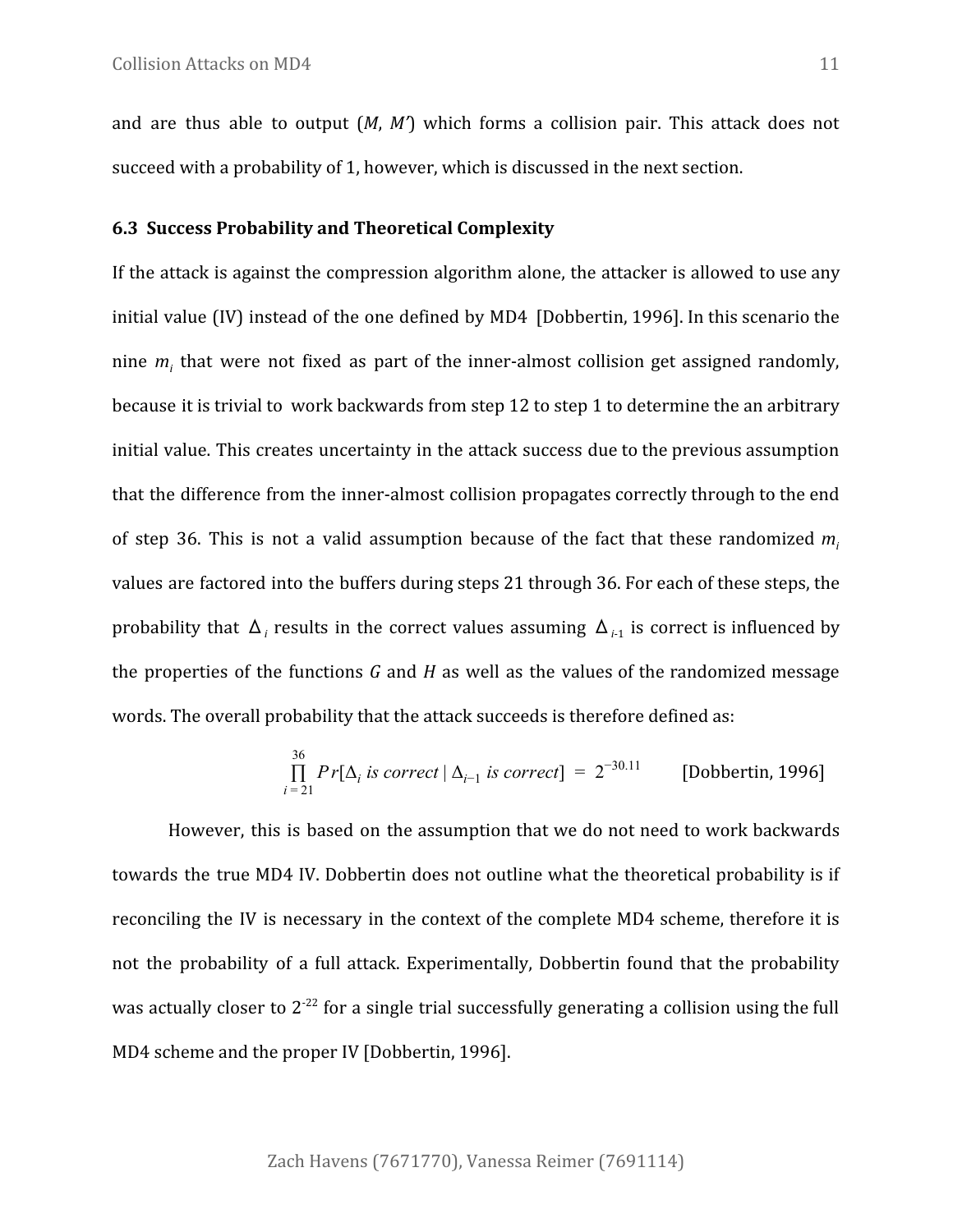In terms of complexity, Dobbertin [1996] defines one operation as the evaluation of a single equation as all of the equations used in the attack are an arithmetic reordering of the functions used by MD4, and therefore equivalent to one MD4 step. He determined that a single trial would take approximately 16 steps worth of computation, equivalent to one third of a single MD4 compression. When factoring in the probability of a single trial successfully generating a collision, he posed that the runtime complexity of the attack is approximately equivalent to  $2^{20}$  MD4 compression operations [Dobbertin, 1996].

In light of the fact that the runtime complexity of the attack is well under the  $2^{64}$ hashing operations that are required for the birthday attack and that it has a high probability of success within that time, Dobbertin was able to conclude that MD4 is not collision resistant.

### **7 Wang et al.**

In 2005, Wang et al. put forth a paper that proposed a new message difference for MD4 that aimed to reduce the runtime complexity and increase the probability of finding a collision when compared to Dobbertin's attack. In this section, we discuss the specifics of this attack and the theory behind it as presented in their paper [Wang et al., 2005].

## **7.1 Message Difference**

Wang's attack differs from Dobbertin's in that it uses differences in multiple input words to take advantage of two complete collisions within the MD4 compression algorithm, and uses specific modification of the messages to fulfill certain conditions. These two characteristics allow for an increased probability of success as it does not rely on randomness to resolve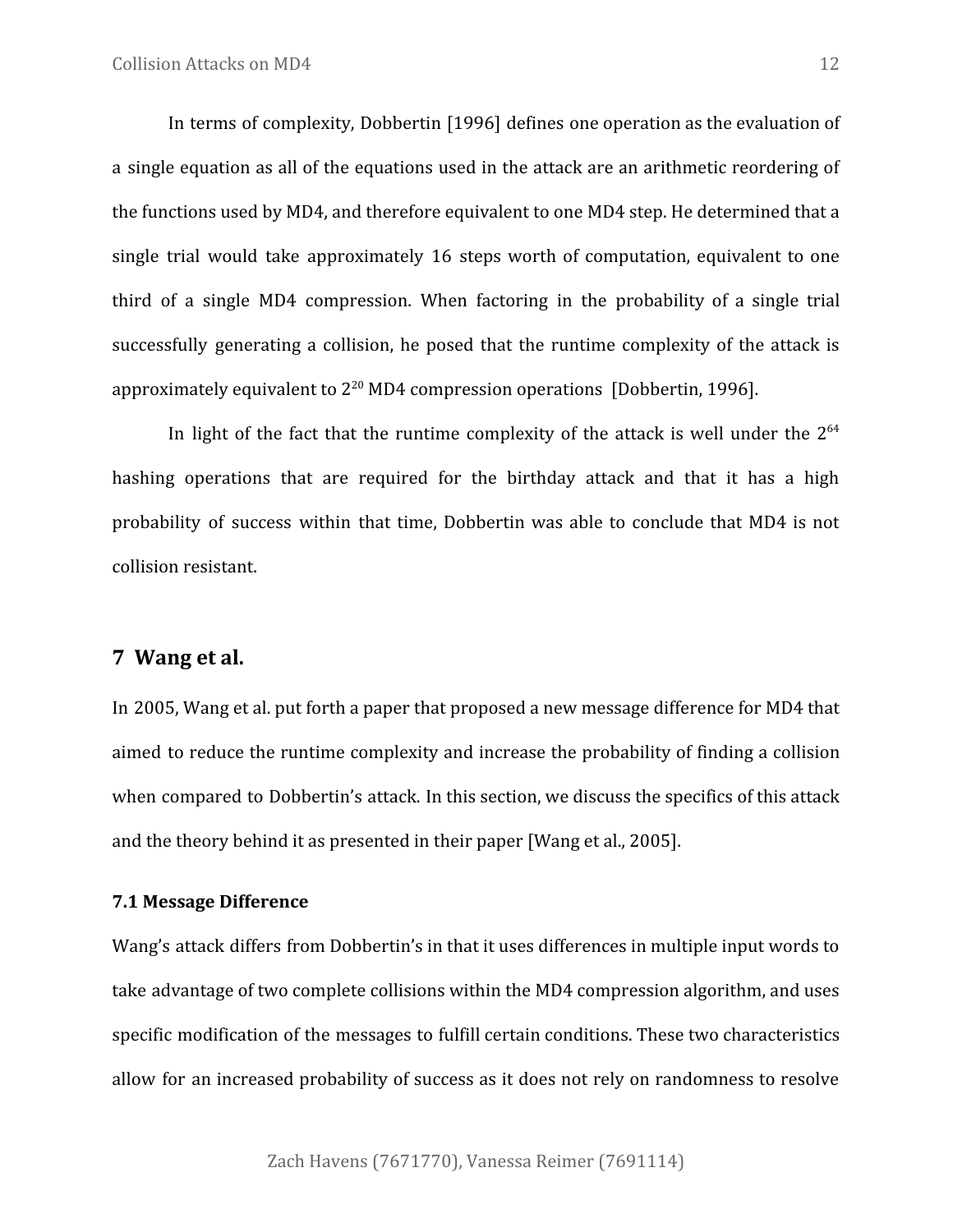inner collisions into true collisions. The message difference that they proposed that meet these characteristics is as follows:

$$
\Delta m_1 = 2^{31}
$$
  
\n
$$
\Delta m_2 = 2^{31} - 2^{28}
$$
  
\n
$$
\Delta m_{12} = -2^{16}
$$
  
\n
$$
\Delta m_i = 0 \qquad \forall i = 0, 3, 4, 5, 6, 7, 8, 9, 10, 11, 13, 14, 15
$$

The two inner collisions exploited are one between steps 2 and 25, and another between steps 36 and 41. This implies that  $\Delta_{25} = \Delta_{41} = \{0, 0, 0, 0\}$ . For steps 42 to 48, the message words  $m_i$  that are used are  $m_g$ ,  $m_{_g}$ ,  $m_{_{13}}$ ,  $m_{_{2}}$ ,  $m_{_{11}}$ ,  $m_{_{7}}$ , and  $m_{_{15}}$ , all of which are equal for both *M* and *M'*. Therefore, all operations on the buffer after step 41 are uniform for both *M* and *M'*, and the hashes will collide with a high probability. The differential path for the second inner collision is below:

| Second Inner Collision |                                                                     |          |          |   |                    |              |  |  |
|------------------------|---------------------------------------------------------------------|----------|----------|---|--------------------|--------------|--|--|
| Step                   | $\Delta_i = \{ \Delta a_i, \Delta b_i, \Delta c_i,$<br>$\Delta d_i$ |          |          |   | $\Delta m_k$       | $\Delta q_i$ |  |  |
| 36                     |                                                                     | $2^{31}$ | 0        |   | $-2^{16}$          | $2^{31}$     |  |  |
| 37                     |                                                                     | $2^{31}$ | $2^{31}$ | 0 | $-2^{28} + 2^{31}$ | $2^{31}$     |  |  |
| 38                     |                                                                     | $2^{31}$ | $2^{31}$ | 0 |                    |              |  |  |
| 39                     |                                                                     | $2^{31}$ | $2^{31}$ | 0 |                    |              |  |  |
| 40                     |                                                                     |          | $2^{31}$ | 0 |                    |              |  |  |
| 41                     |                                                                     |          |          |   | $2^{31}$           |              |  |  |

**Figure 1.** Second inner collision for attack by Wang et al. [Sasaki et al., 2007]

In order to ensure that the inner collisions are satisfied, Wang et al. provide a table of bit conditions for the values of Δ*q<sup>i</sup>* during the intermediate steps (see Table 6 in [Wang et al., 2005]). These conditions are based on the differential path and the characteristics of the functions *F*, *G*, and *H*. Initially, *M* is chosen randomly and the pair  $(M, M' = M + \Delta M)$  is calculated. The probability that the conditions are satisfied and (*M*, *M'*) form a colliding pair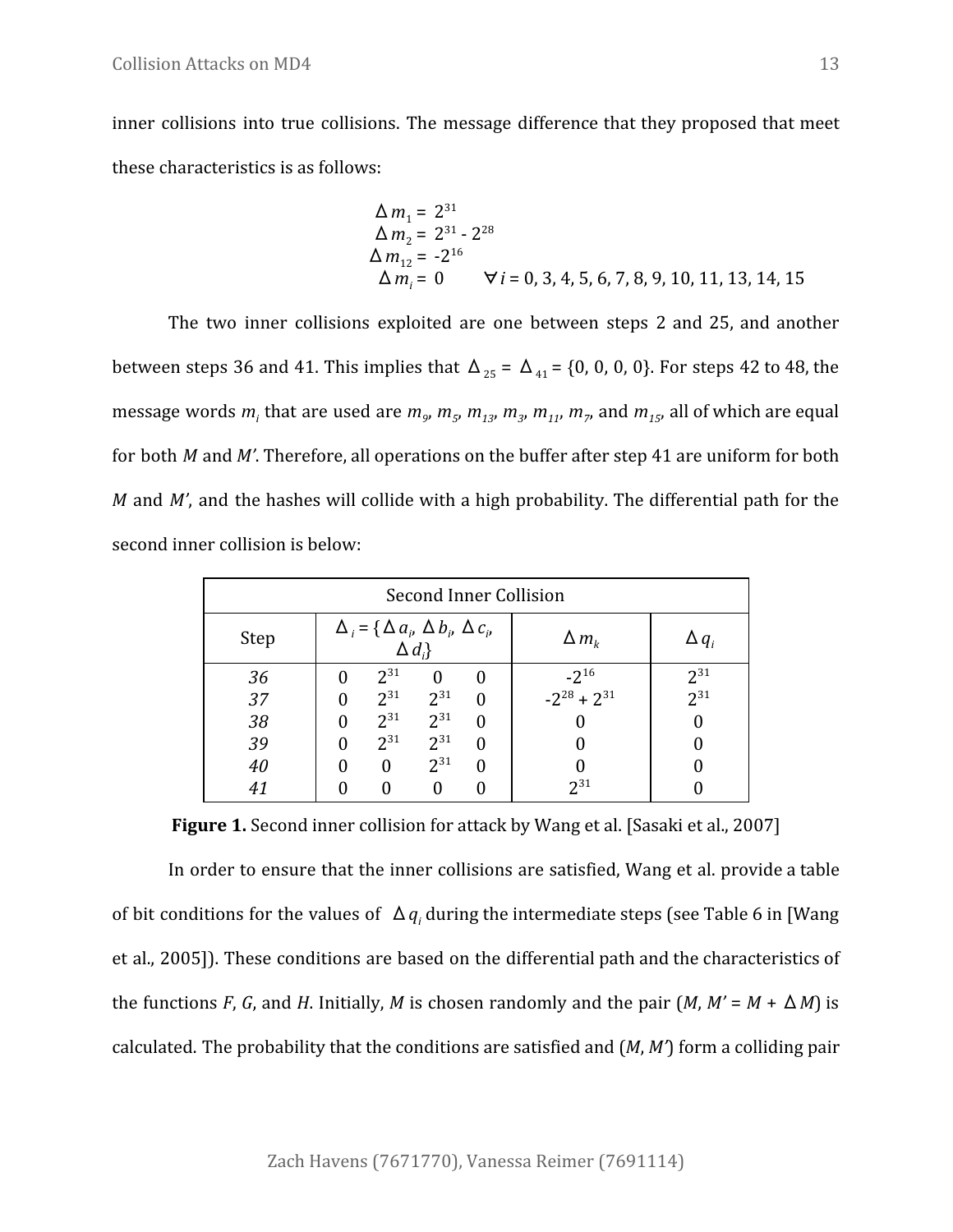given a uniform M is 2<sup>-122</sup>. In order to use this message difference to proper effect, Wang et al. use two types of message modification that they call "single-step modification" and "multi-step modification" in order to increase the probability of a collision [Wang et al., 2005].

#### **7.2 Message Modification**

The first optimization made by this attack to increase success probability is modifying the message *M* in order to satisfy all the bit conditions for the first round chaining variables  $\Delta q_2$  through  $\Delta q_{16}$ . These modifications are simply performing the bit operations required to set the necessary bit conditions to those chaining variables, or "single-step modification". Once those conditions are satisfied, a significant portion of the randomization has been controlled, increasing the probability of the new resulting pair  $(M, M' = M + \Delta M)$  colliding to 2-25 [Wang et al., 2005].

In order to increase the probability even further, multi-step modification is done. This is a process outlined to satisfy some of the bit conditions for the second round chaining variables,  $\Delta q_{17}$  through  $\Delta q_{32}$ . These modifications require more operations due to the fact that the changes they make to *M* can cause the bit conditions for the first round to become unsatisfied. Therefore, in order to account for changes, multiple *m<sup>i</sup>* need to be modified directly, and the impacted  $\Delta q_i$  must be recalculated in order to satisfy these complex conditions.

Many of the multi-step modifications are outlined as part of the attack, but not all. Wang et al. [2005] claim that almost all conditions in rounds 1 and 2 can be satisfied through approximately 22 multi-step modifications. These adjustments increase the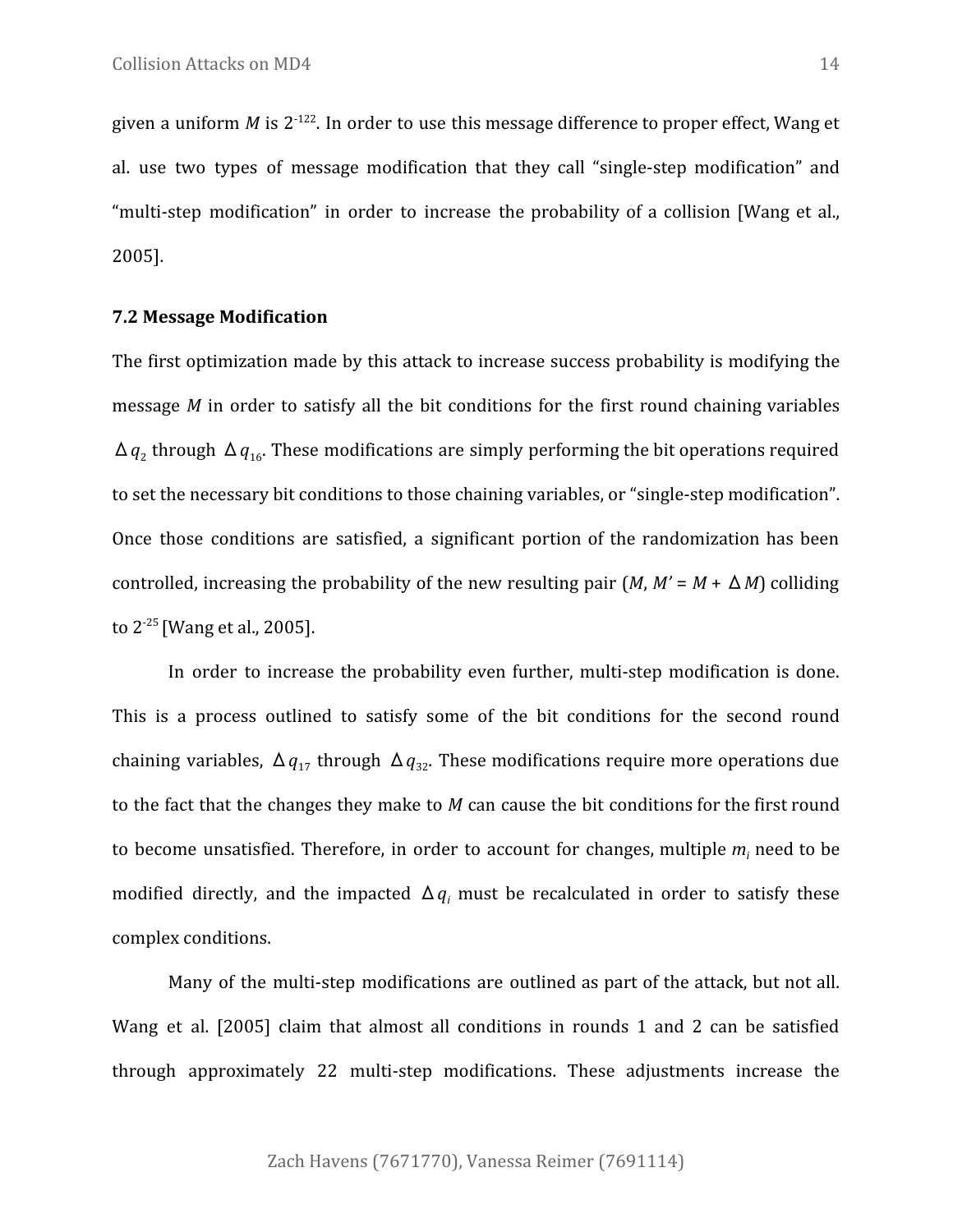probability of generating a successful collision  $(M, M' = M + \Delta M)$  to somewhere in the approximate range of  $2^{-6}$  to  $2^{-2}$  [Wang et al., 2005]. The exact value is be determined by the round 3 conditions that are not satisfied manually, as they must be satisfied randomly when generating the unmodified *M*. The reason that these conditions are not set manually is because they are computationally expensive, as changing them requires modifying many more  $m_i$  and  $\Delta q_i$  in order to maintain previously satisfied conditions.

#### **7.3 Theoretical Complexity**

All of the non-randomization operations needed to perform this attack are within the message modification portion of the process. The modifications for  $\Delta q_{2}$  to  $\Delta q_{16}$  are considered trivial due to the single operation to perform them (some combination of bitwise operators). According to Wang et al. [2005], each of the  $\sim$ 22 multi-step modifications only needs "about a few" step operations, and they claim that the total modification time is ≈2 MD4 computations worth of operations for a single trial. Given that, and the worst case  $2^{-6}$  probability of a trial succeeding, this attack should generate a colliding pair (*M*, *M*<sup> $>$ </sup>) in 2<sup>8</sup> operations on average [Wang et al., 2005]. This represents a 2<sup>13</sup> hashing operation decrease in complexity over Dobbertin's attack.

## **8 Sasaki et al.**

In 2007, Sasaki et al. proposed a new inner collision and new message difference for finding MD4 collisions. These improvements enabled an even more efficient attack to be produced, as prior attacks relied on Wang et al.'s inner collision and message difference. In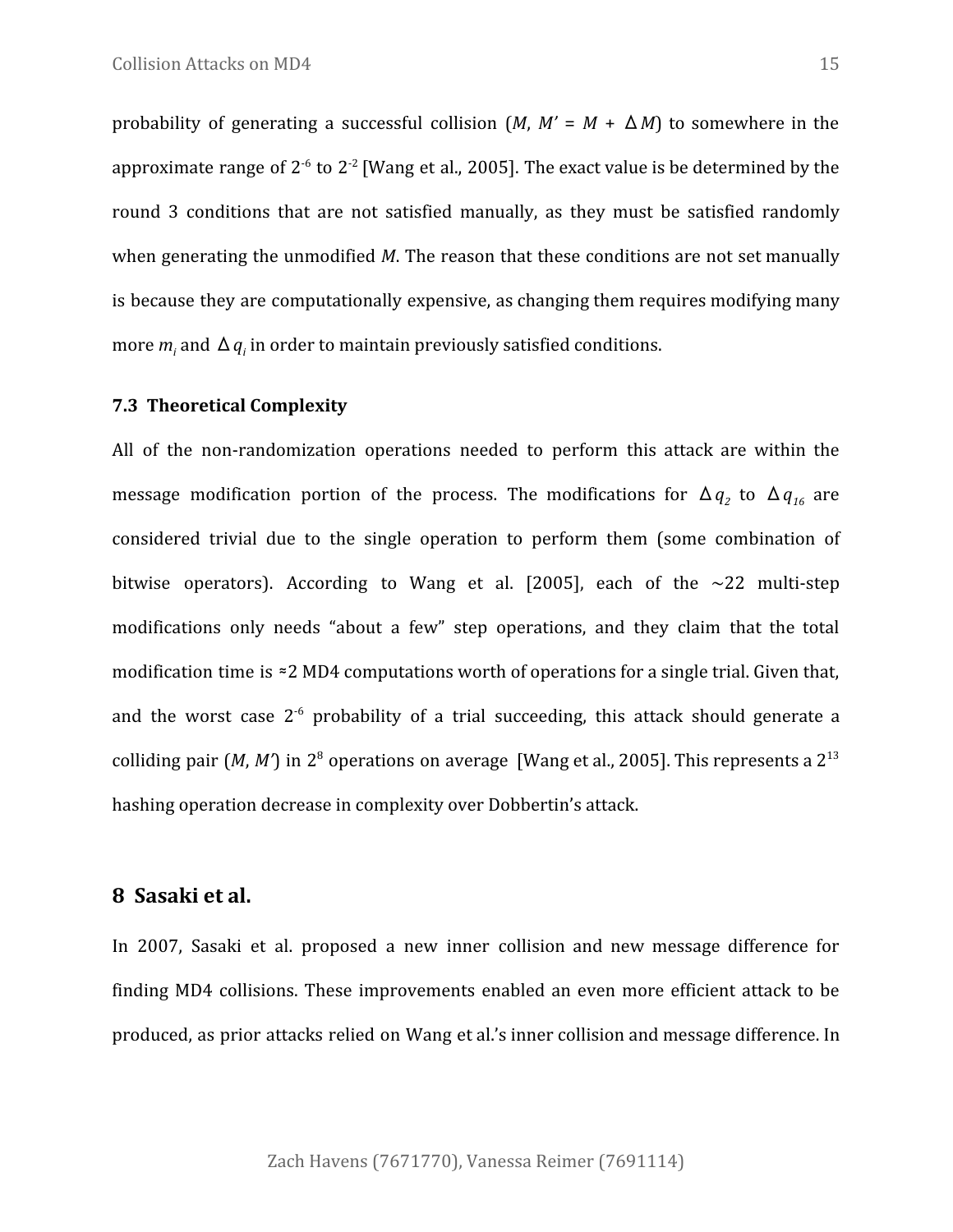this section, we discuss the specifics of this attack and the theory behind it as presented in their paper [Sasaki et al., 2007].

#### **8.1 New Inner Collision and Message Difference**

An efficient message difference of a collision attack on MD4 is dependent on an efficient inner collision in the third round. This is because following the differential path during the third round is computationally expensive in comparison to following the differential path during the first and second rounds [Sasaki et al., 2007]. At minimum, one message difference must occur in the third round since the attack requires colliding messages to be different. Sasaki et al. constructed an inner collision that uses just one message difference in the third round in the MSB of  $\Delta q_\nu$  summarized in Figure 2. Steps 34, 35, 36, and 37 cancel out the difference introduced by step 33.

| New Inner Collision |                                                                     |   |              |                  |              |                |  |  |
|---------------------|---------------------------------------------------------------------|---|--------------|------------------|--------------|----------------|--|--|
| Step                | $\Delta_i = \{ \Delta a_i, \Delta b_i, \Delta c_i,$<br>$\Delta d_i$ |   |              |                  | $\Delta m_k$ | $\Delta$ $q$ , |  |  |
| 33                  | $2^{31}$                                                            | 0 |              | $\left( \right)$ | $2^{28}$     | $2^{31}$       |  |  |
| 34                  | $2^{31}$                                                            | 0 | 0            | 0                | $2^{31}$     |                |  |  |
| 35                  | $2^{31}$                                                            | 0 | $\mathbf{0}$ | 0                | $2^{31}$     |                |  |  |
| 36                  | $2^{31}$                                                            | 0 | $\mathbf{0}$ | 0                | $2^{31}$     |                |  |  |
| 37                  |                                                                     |   |              |                  | $2^{31}$     |                |  |  |

**Figure 2.** New inner collision proposed by Sasaki et al. [Sasaki et al., 2007]

The message difference used to exploit this is as follows:

$$
\Delta m_0 = 2^{28}
$$
  
\n
$$
\Delta m_2 = 2^{31}
$$
  
\n
$$
\Delta m_4 = 2^{31}
$$
  
\n
$$
\Delta m_8 = 2^{31}
$$
  
\n
$$
\Delta m_{12} = 2^{31}
$$
  
\n
$$
\Delta m_i = 0 \qquad \forall i = 1, 3, 5, 6, 7, 9, 10, 11, 13, 14, 15
$$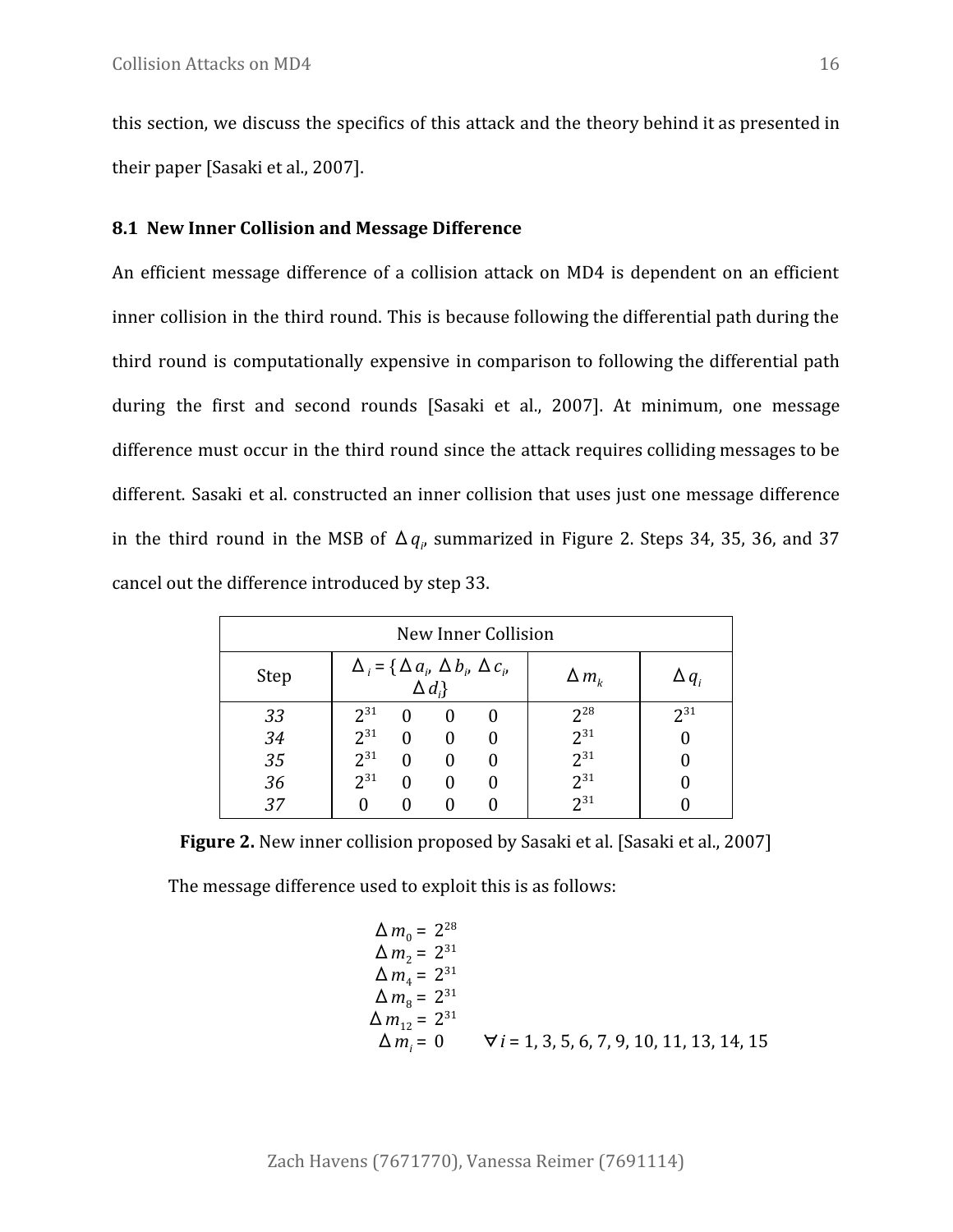Sasaki et al. also proposed a differential path construction algorithm that they used to determine the path for their new message difference. The full differential path found, the conditions generated to follow the path, and the message modification procedures for each condition are found in [Sasaki et al., 2007] in Tables 7, 8, and 9 through 20, respectively.

As with Wang et al.'s attack, message modification is applied to randomly generated messages in an attempt to satisfy the sufficient conditions. Because of the reduced number of steps involved with the third round collision, only 1 bit difference is needed in the third round instead of 2, and thus fewer conditions are needed that cannot be guaranteed to be satisfied. Therefore, a single trial succeeds in finding a colliding message pair (*M*, *M'* = *M* + Δ*M*) with higher probability than with Wang et al.'s attack due to decreased reliance on randomization. Sasaki et al. [2007] do not provide a numerical success probability for which their algorithm finds a collision, only stating that it is "with high probability".

#### **8.2 Theoretical Complexity**

Based on the pseudocode provided in their paper, it appears a collision is guaranteed with enough repetition of the final message modification to satisfy the last sufficient condition. This pseudocode has three main components, each of which is outlined below along with the presented complexity.

First, for  $1 \le i \le 16$ , the value of  $q_i$  is randomly generated and changed to satisfy all its conditions. Once satisfied,  $m_{i_1}$  is computed as  $(q_i \gg g_i) - q_{i_1} q_i - F(q_{i_1} q_{i_1} q_{i_2} q_{i_3})$ . Both random number generation and modifying  $q_i$  to satisfy all conditions take  $O(1)$  time. Calculating  $m_{i-1}$  requires almost 1 MD4 step, therefore this component has a total runtime of 16 MD4 steps [Sasaki et al., 2007].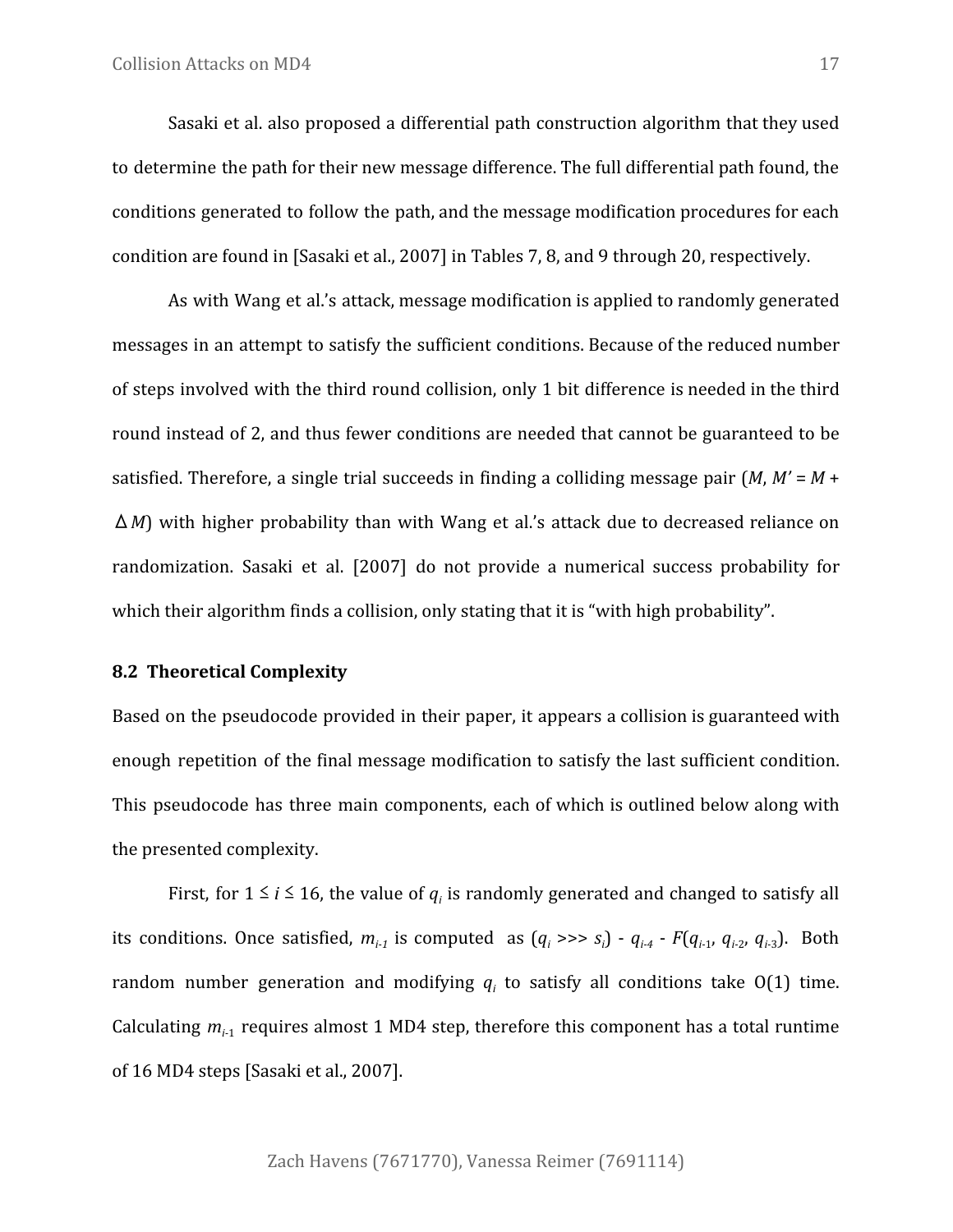Second, for  $17 \le i \le 29$ ,  $q_i$  is computed as  $q_i = (q_{i-4} + G(q_{i-1}, q_{i-2}, q_{i-3}) + m_k + 5A827999)$ <<< *s<sup>i</sup>* . Then for each bit position *j* of *q<sup>i</sup>* , message modification is applied if the condition on  $q_{i,j}$  is not satisfied. Computation of each  $q_i$  requires 1 MD4 step. 11 conditions and their corresponding message modification procedures exist over these values of *i*, each requiring less than 3 MD4 steps [Sasaki et al., 2007]. Each of these conditions is already satisfied with probability 1/2 due to the randomization of *M*, therefore  $(3 \cdot 11)$  / 2 = 16.5 MD4 steps are needed [Sasaki et al., 2007]. Thus, a total of 29.5 MD4 steps are computed in this stage.

Third,  $q_{30}$ ,  $q_{31}$ , and  $q_{32}$  are computed as  $q_i = (q_{i\text{-}4} + G(q_{i\text{-}1}, q_{i\text{-}2}, q_{i\text{-}3}) + m_k + 5A827999)$  $<< s_i$ , and  $q_{33} = (q_{29} + H(q_{32}, q_{31}, q_{30}) + m_0 + 6ED9EBA1) << 3$ . If the condition of  $q_{33,31} = 0$  is not satisfied, message modification is applied and this component is repeated. Again, the computation of each  $q_i$  requires 1 MD4 step. Then, the condition of  $q_{33,31} = 0$  can either be true or false. If true, no further steps are taken. If false, message modification of less than 1 MD4 step occurs and this component is repeated. Sasaki et al. claim this condition can be expected to be met with at most 2 attempts [Sasaki et al., 2007]. Therefore, the complexity of this component is the average of these two scenarios, i.e.,  $(4 + 9)$  / 2 = 6.5 MD4 steps [Sasaki et al., 2007].

Finally, the resulting message is defined as *M*, and  $M' = M + \Delta M$ . This computation is O(1). Bringing it all together, this attack is expected to take  $16 + 29.5 + 6.5 = 52$  MD4 steps in total. As one MD4 operation takes 48 MD4 steps, the complexity is less than 2 MD4 operations. Even if all conditions in the second component of the attack are not satisfied and require message modification, the complexity is still below 2 MD4 operations at 68.5 MD4 steps.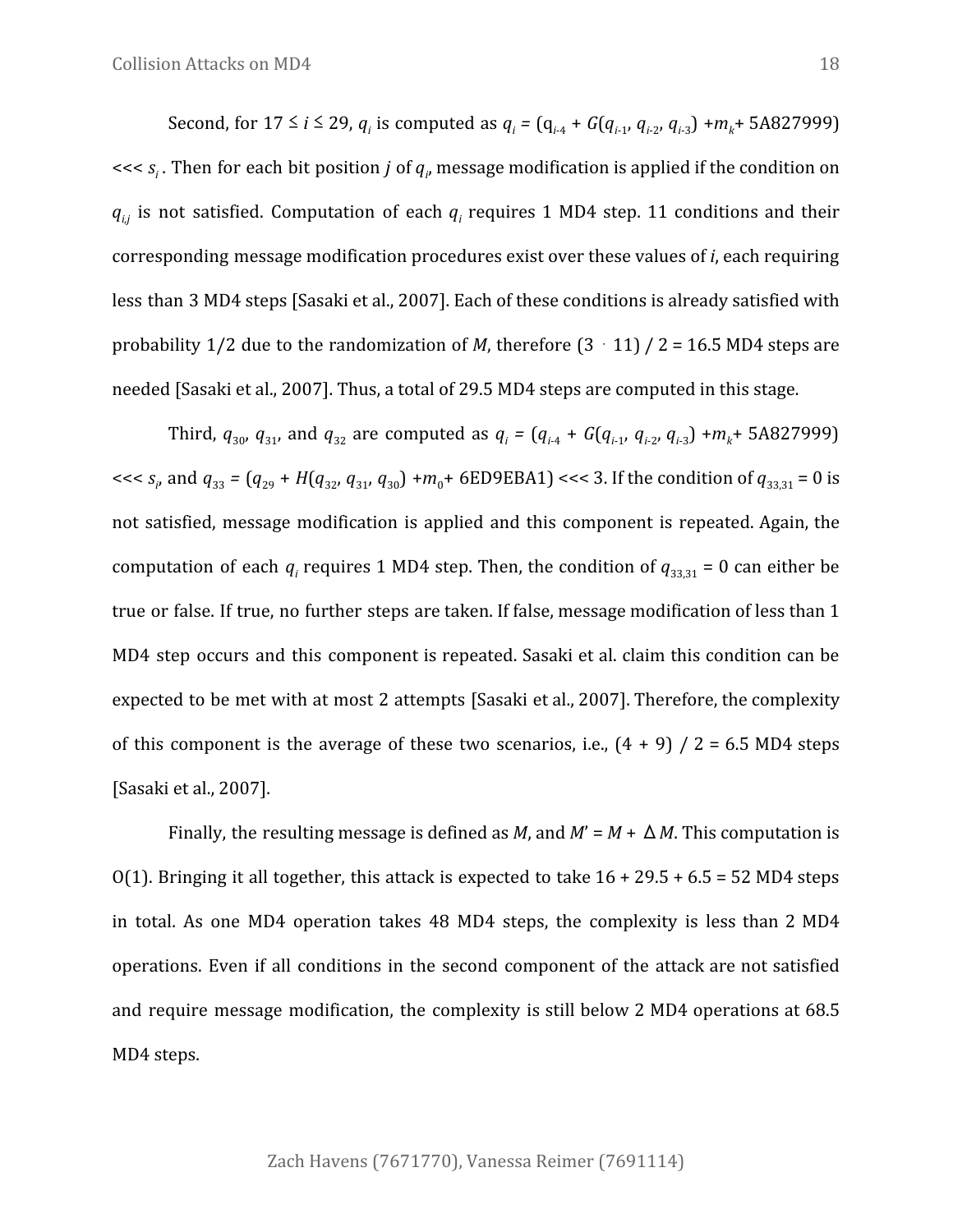# **9 Implementation of Algorithms**

To gain a more thorough understanding of these three attacks and enable us to compare their actual performance, we set out to implement each algorithm. A publicly available implementation of Wang et al.'s attack was found online at [Stach, 2006]. Using this code as a template, we developed implementations of Dobbertin's and Sasaki et al.'s attacks based off of the pseudocode found in their respective papers. All three implementations are in C. A bash script was also written to easily confirm collisions of the MD4 hashes of outputted message pairs.

Unfortunately, due to various factors, we were unable to successfully generate colliding message pairs within the timeline of this project. We discuss the implementation of each algorithm separately in the following sub-sections.

#### **9.1 Dobbertin**

The primary issue encountered with the implementation of the Dobbertin attack is finding an inner-almost collision. Dobbertin's outline of the attack process defines the generation of these collisions as a "continuous approximation" towards the necessary  $\Delta_{20}$  = {0, 2<sup>24</sup>, -2<sup>4</sup>, 0}. Step 2 of this process involves randomizing bits of the chaining variables  $q_{15}$  through  $q_{20}$ , using these temporary values to recalculate the other chaining variables in the inner-almost collision, and testing the 4 most significant bits of an equation representing  $\Delta q_{15}$  to see if they equal 0. If they do, the new values of  $q_{15}$  through  $q_{20}$  are set, and the process is repeated for the next 8, 12, 16, …, 32 most significant bits until the equation is entirely satisfied [Dobbertin, 1996]. Throughout all of our testing and various interpretations of the pseudocode, including randomizing the same bit in all chaining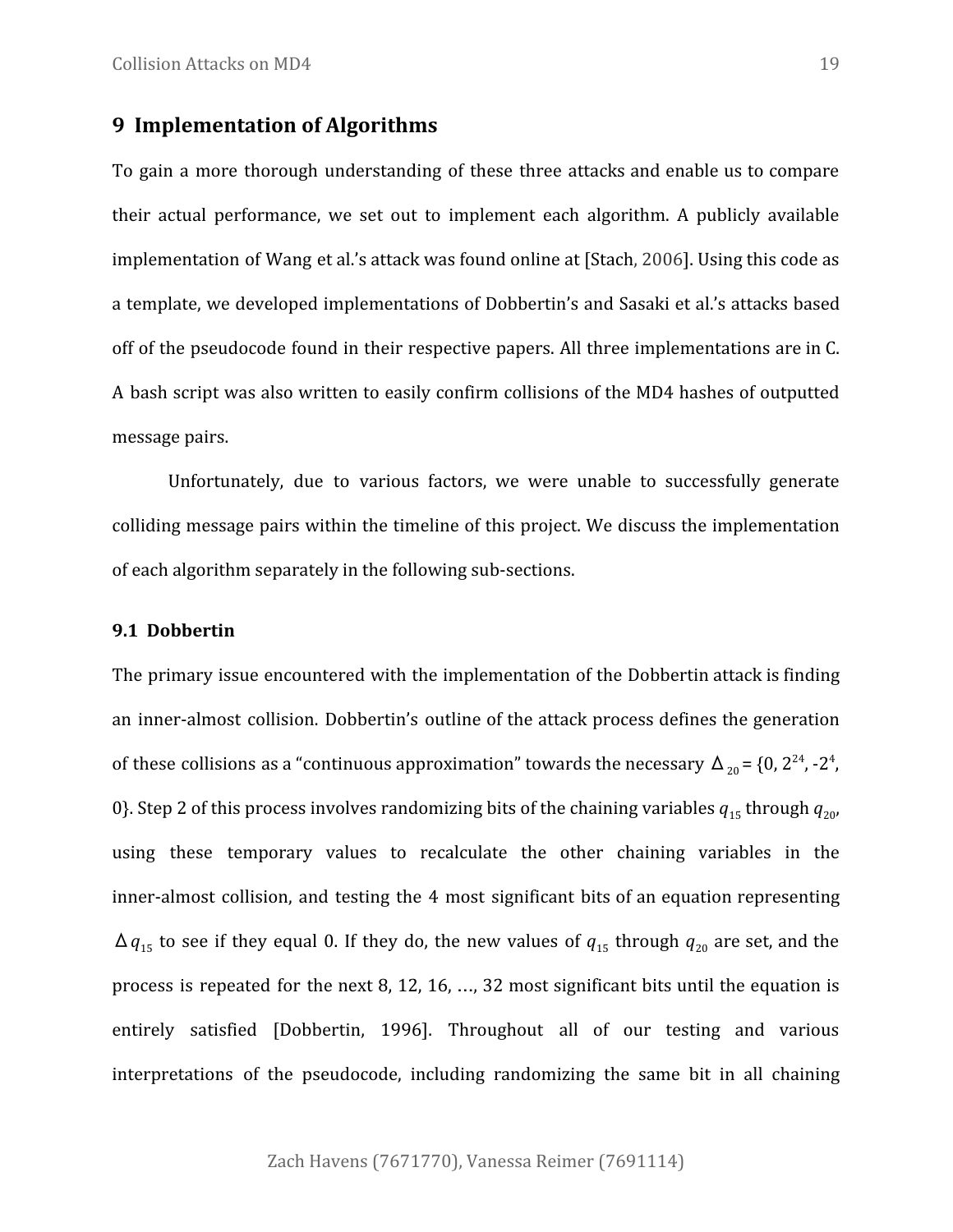variables and restarting the process every time the left *x* bits of the equation were not satisfied, we were unable to complete this step of the process. Allowing the program to run for long periods of time (>8 hours) did not solve the issue either. When the program is run in its current state the output will indicate when a certain number of bits in the equation are satisfied. It will also indicate when it restarts the entire collision generation process after a certain number of attempts to solve the equation for  $\Delta\,q_{15}$ , printing the values of the state buffers for *M* and *M'* at that time before restarting.

We believe that this issue is because of a misinterpretation of the vague instructions given in the pseudocode, which is hard to decipher as the need for, and value of, the continuous approximation is not given in any detail. This information would allow us to get a better understanding of how it fits in the context of the attack and discern the true interpretation. With that information, or time for more trial and error for various interpretations of the relevant step, we believe we would be able to successfully implement Dobbertin's attack.

#### **9.2 Wang et al.**

As mentioned above, a publicly available implementation of Wang et al.'s attack was found at [Stach, 2006]. It has been modified only to match the notation found in this paper, and has been included along with our implementations.

#### **9.3 Sasaki et al.**

The main obstacle in completing the Sasaki et al. implementation is clarity in components of the algorithm, due to typos or breverity.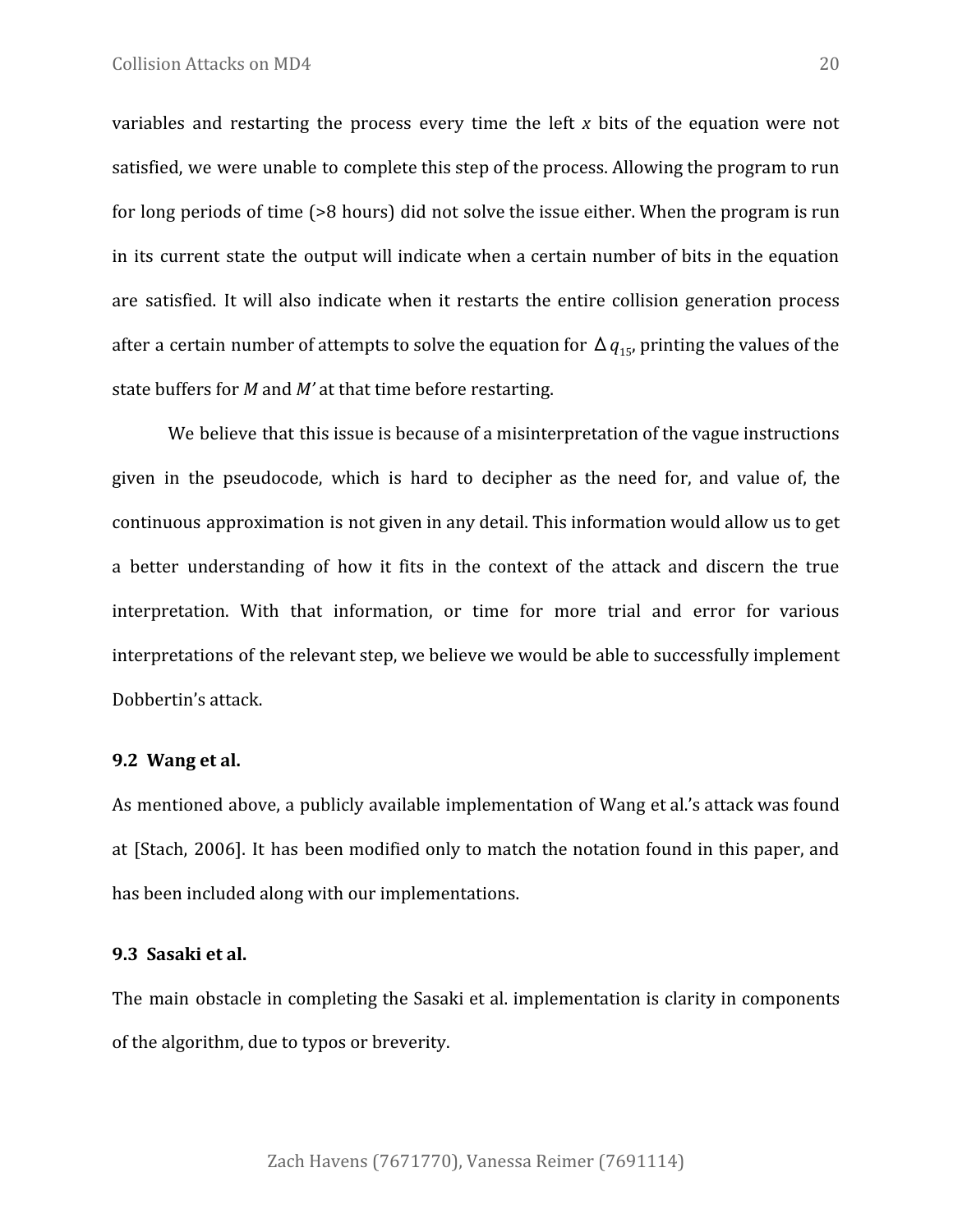There are two separate occasions where a condition specified for the new inner collision in Table 8 of [Sasaki et al., 2007] does not match the correlating modification procedure provided in the paper. The first case of this is for the chaining variable  $b_{18,28}$ . In the inner collision table, the condition specified is 'c', or  $b_{18,28} = b_{16,28}$ . However, the correlating modification procedure (Table 12 of [Sasaki et al., 2007]) specifies the condition as  $b_{18,28} = 0$  instead. The second case of this is for the chaining variable  $b_{22,31}$ . In the inner collision table, the condition specified is 'c', i.e.,  $b_{22,31} = b_{20,31}$ . However, the correlating modification procedure (Table 18 of [Sasaki et al., 2007]) specifies the condition  $b_{22,31} = b_{21,31}$ .

The final modification procedure for the condition  $b_{33,31} = 0$  is provided in Table 20 of [Sasaki et al., 2007]. It is unclear as to whether all extra conditions for the various values of *i* should be set all at once, or one at a time. In the actual procedure steps, it is also unclear as to if the notation for *i* - 3 and *i* + 16 is mod 32, or if values outside of 0 - 31 are ignored.

With more time to experiment and figure out the intentions of these components, we are confident a successful implementation of Sasaki et al.'s attack could be achieved.

### **10 Conclusion**

In March 2011, RFC 6150 stated RFC 1320 as obsolete [Turner & Chen, 2011]. This is due in part to fact that MD4 is not collision resistant, as shown by the three differential attacks studied in this paper. Such attacks continue to gain efficiency through iterative improvements. The implementation of Wang et al. provided by [Stach, 2006] generates a collision in mere seconds on a standard personal computer. A complete implementation of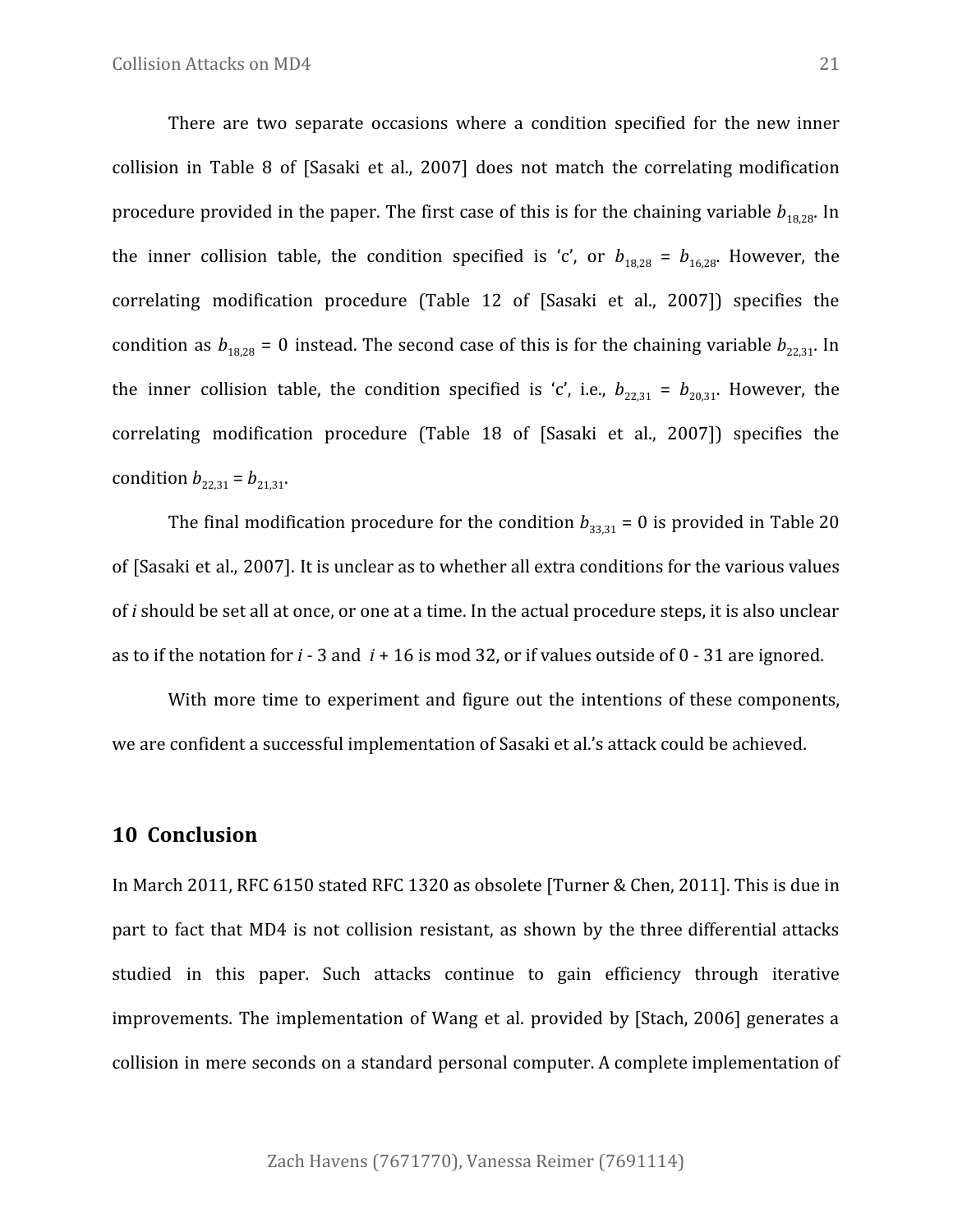Sasaki et al.'s algorithms would produce a colliding message pair in even less time based on its theoretical complexity. As a result, MD4 should not be used when a collision resistant hashing function is needed. Despite MD4 being of little use today, the differential cryptanalysis of these attacks is beneficial and can be related to more recently developed hashing functions.